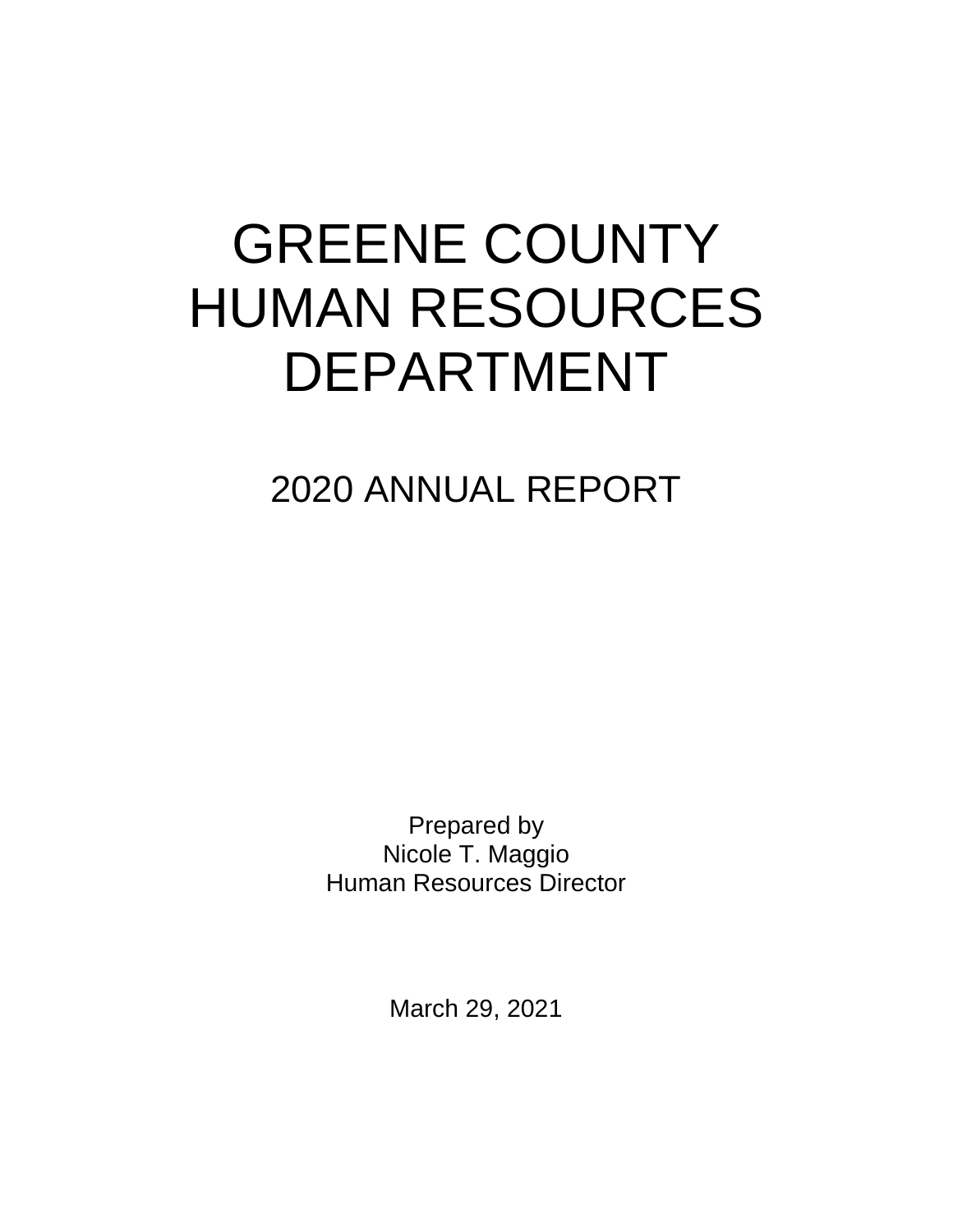# GREENE COUNTY HUMAN RESOURCES DEPARTMENT 2020 ANNUAL REPORT

# TABLE OF CONTENTS

|      | INTRODUCTION AND OVERVIEW OF 2020 | 2  |
|------|-----------------------------------|----|
| H.   | COVID-19                          | 3  |
| III. | STAFFING AND EMPLOYMENT           | 5  |
| IV.  | COMPENSATION AND BENEFITS         | 9  |
| V.   | LABOR AND EMPLOYEE RELATIONS      | 15 |
| VL.  | STAFF TRAINING AND DEVELOPMENT    | 18 |
| VII. | <b>LOOKING AHEAD</b>              | 20 |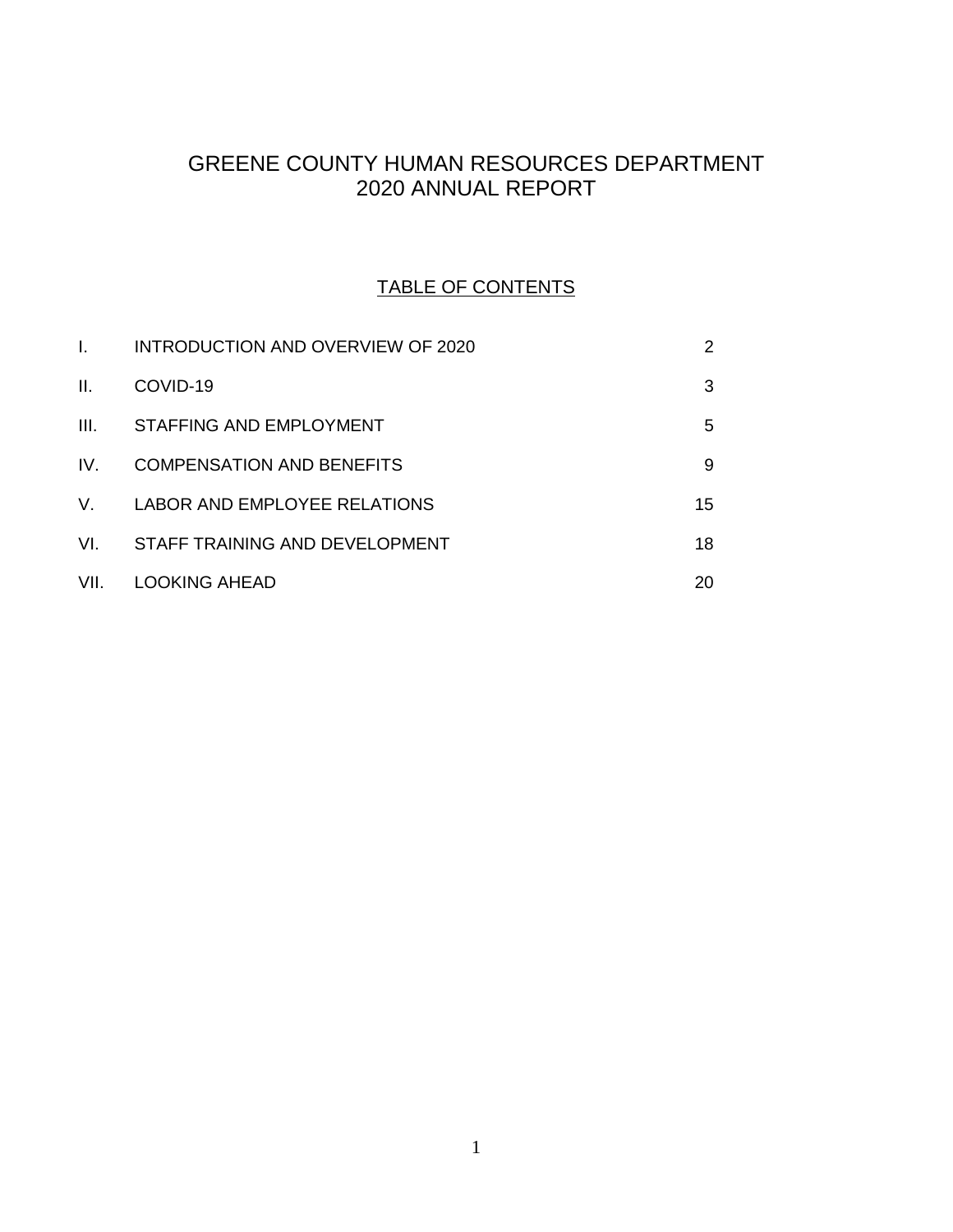**HR MISSION STATEMENT**: To provide the highest quality personnel services to our employees, retirees and other customers, while promoting effective and efficient County government.

**HR VISION:** To support the work of the Greene County community toward achievement of its strategic goals.



# **HUMAN RESOURCES DEPARTMENT**

#### **INTRODUCTION AND OVERVIEW OF 2020**

Greene County Human Resources (HR) plays an important role in Greene County Government and that role was vital during the unprecedented events of 2020. Our team delivers employment-related resources and addresses the information needs of staff, as well as serving our retirees, prospective employees, and other customers.

In 2019, six of the County's collective bargaining agreements (CBAs) were scheduled to expire on December 31<sup>st</sup>, and a seventh had run out years ago. The bulk of the negotiations and finalization of the CBAs was completed in 2019. However, union officials and County representatives officially signed all but one of the CBAs in 2020 (the final one was signed January 4, 2021). The CBAs were placed on the County share point and were distributed by union officials to their members.

On March 15, 2020, the Chairman of the Greene County Legislature declared a State of Emergency for Greene County and so began dramatic changes to the operations of not only Greene County Government, but also to the HR Department. Although the HR Director was on-site almost every day permissible, other staff members worked on-site on a rotating basis at reduced hours. The work of the staff increased from their regular duties to include duties related to changes in procedures and guidelines pursuant to the COVID-19 outbreak. The particulars of the enormous undertaking these changes created will be discussed in detail later in this report.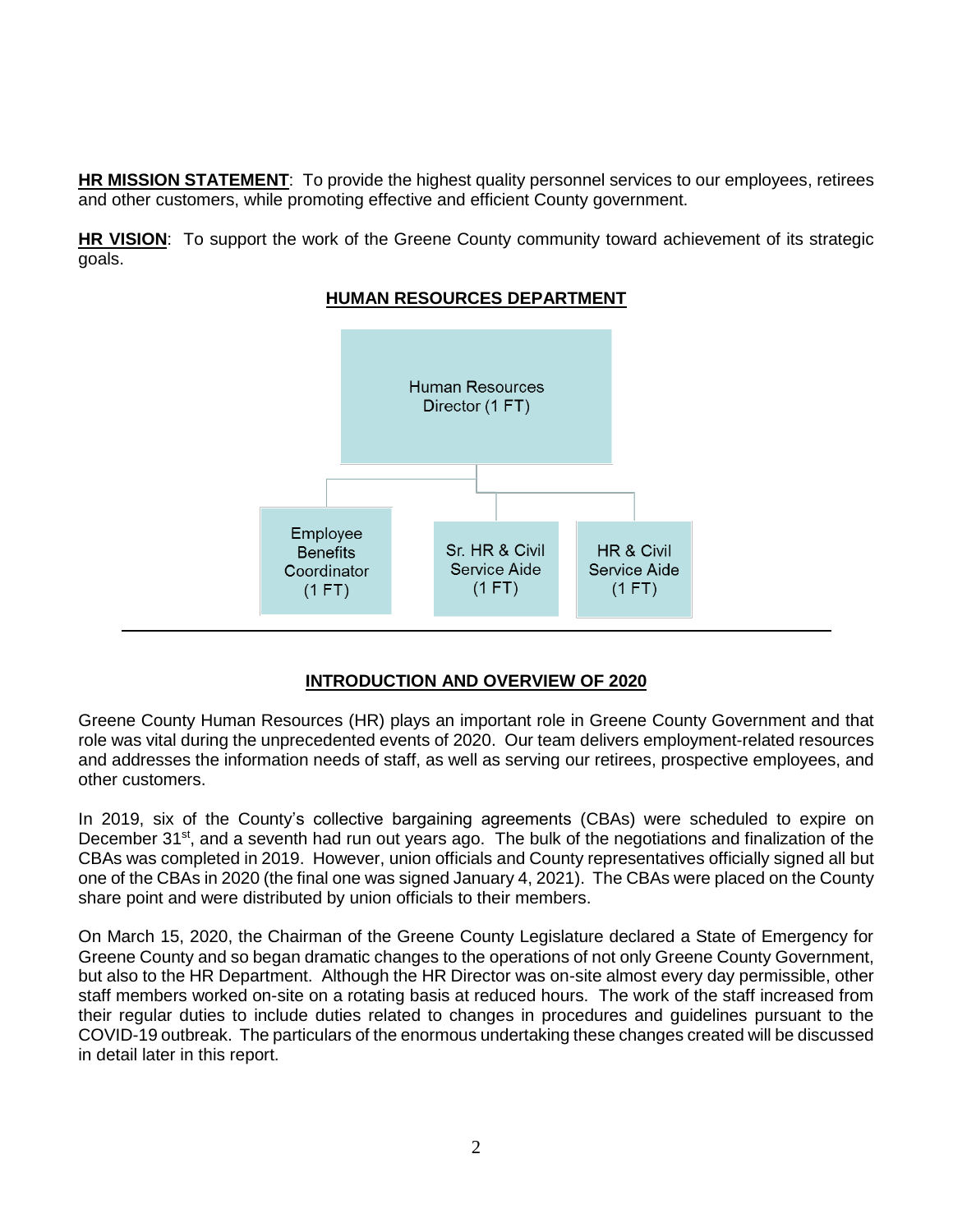In September 2020, the incumbent Human Resources Director retired after 12 years with Greene County and over 40 years in the Human Resources field. We thank her for her time with Greene County and wish her well in her retirement.

The Interim Civil Service Administrator was named as the Interim Human Resources Director. On September 16, 2020, the Greene County Legislature passed a resolution consolidating the Human Resources and Civil Service Departments into one department and appointing the Interim Human Resources Director as the new Human Resources Director. For budgeting purposes, the departments remained separate entities through December 31, 2020, but the staff, physical spaces, and responsibilities of the departments combined in September under new leadership. The Civil Service Commission remains as its own entity and the Human Resources Director serves as the Executive Secretary to the Commission.

The HR team has the unique opportunity to work together with all employees throughout their County careers, from recruitment of candidates for vacancies through assisting our retirees with their continuing benefits. We enjoy our interaction with the almost 555 active employees and approximately 350 retirees we serve. The following summary for 2020 will demonstrate the many facets of the duties of the HR team.

#### **COVID-19**

On March 15, 2020, the Chairman of the Greene County Legislature declared a State of Emergency in Greene County "due to the threat to public safety produced by the effects of the ongoing COVID-19 Virus, affecting all portions of the jurisdiction." The declaration was extended on a monthly basis for the duration of 2020 and changed the way Greene County Government operated in the year 2020.

#### **Greene County Operations:**

Early in March 2020, the HR Director participated in a meeting with County Administration, Public Health, Buildings & Grounds and the Safety Officer to begin planning for changes to our workforce and the location of our workforce in light of COVID-19. Contact was made with peers throughout the state to gather information about procedures and strategies for providing time off to employees for illness and/or subject to quarantine. Directives began to be received from New York State and our local government leaders regarding mandatory reductions of in-person staffing. On March 27, 2020 the Catskill Office Building was closed to employees and the public on Fridays until further notice. The HR Director continued to work on-site Monday-Thursday and remotely on Fridays, while the other members of the HR team rotated their time working on-site.

In April 2020, the County Administrator declared a hiring and spending freeze for all County departments. Non-essential hiring to fill vacancies would not be authorized and all discretionary spending was to cease until further notice. The HR Director communicated with Department Heads regarding any outstanding new hires and whether the department would proceed with finalizing the onboarding process. The hiring freeze remained in effect until early fall when it was modified to a hiring "chill." You will note in the "Staffing and Employment" section of this report that this directive impacted the number of personnel transactions processed by our team in 2020.

#### **FFCRA , NYS Emergency Paid Sick Leave Law and Employer Paid Leave:**

Effective April 1, 2020 through December 31, 2020, County employees were eligible for Emergency Paid Sick Leave Under the Families First Coronavirus Response Act (FFCRA). The FFCRA provided employees with:

1. Two weeks (up to 80 hours) of paid sick leave at the employee's regular rate of pay where the employee was unable to work because the employee was quarantined (pursuant to a Federal,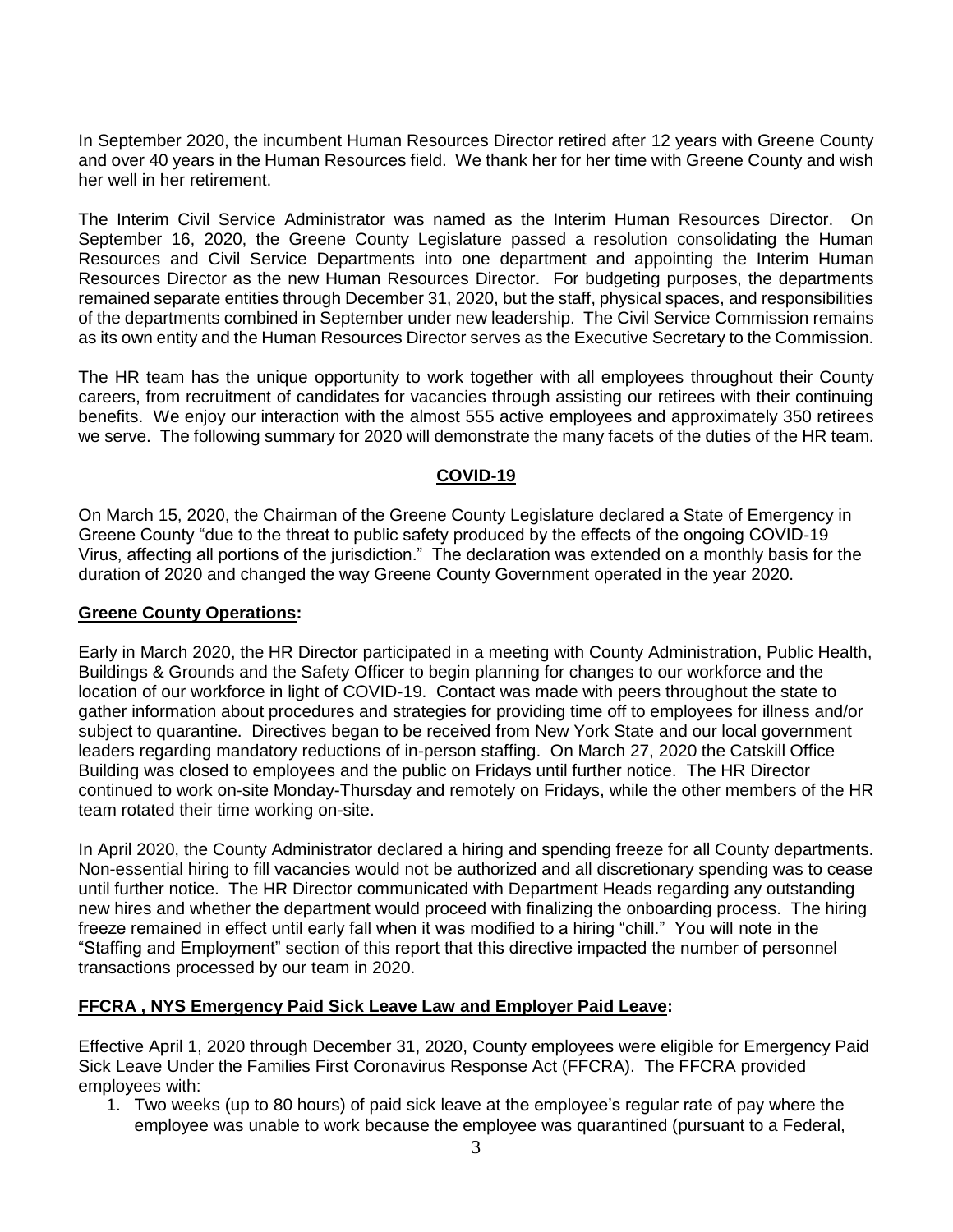State, or local government order or advice of a health care provider), and/or experiencing COVID-19 symptoms and seeking a medical diagnosis; or

- 2. Two weeks (up to 80 hours) of paid sick leave at two-thirds the employee's regular rate of pay because the employee was unable to work because of a bona fide need to care for an individual subject to quarantine (pursuant to a Federal, State, or local government order or advice of a health care provider), or to care for a child (under 18 years of age) whose school or child care provider was closed or unavailable for reasons related to COVID-19, and/or the employee was experiencing a substantially similar condition as specified by the Secretary of Health and Human Service, in consultation with the Secretaries of the Treasure and Labor; and
- 3. Up to an additional 10 weeks of paid expanded family and medical leave at two-thirds the employee's regular rate of pay where an employee, who has been employed for at least 30 calendar days, was unable to work due to a bona fide need for leave to care for a child whose school or child care provider was closed or unavailable for reasons related to COVID-19.

An employee qualified for the paid leave if s/he **was unable to work or telework** due to the employee:

- 1. Being subject to a Federal, State, or local quarantine or isolation order related to COVID–19.
- 2. Had been advised by a health care provider to self-quarantine due to concerns related to COVID– 19.
- 3. Experiencing symptoms of COVID–19 and seeking a medical diagnosis.
- 4. Caring for: an individual who is subject to an order as described in subparagraph (1); or an individual in self-quarantine as described in paragraph (2).
- 5. Caring for a son or daughter of such employee if the school or place of care of the son or daughter has been closed, or the child care provider of such son or daughter is unavailable, due to COVID–19 precautions.
- 6. Experiencing any other substantially similar condition specified by the Secretary of Health and Human Services in consultation with the Secretary of the Treasury and the Secretary of Labor.

Certain employees were exempt from some or all of the provisions of the FFCRA. The Temporary Regulations to Implement Paid Leave Under the FFCRA dated April 2, 2020 and amended effective September 16, 2020 defined essential workers who could be exempted from the leave as well as clarified the requirement that employees could work during a quarantine, with proper precautions, unless they tested positive or became symptomatic. Finally, the Temporary Regulations addressed ineligibility for Emergency Paid Sick Leave for employees who could telework where an employer determined such work to be appropriate.

New York State passed a law on March 18, 2020, effective immediately, providing paid sick leave and job protection to employees quarantined or for whom isolation is recommended. Public employers (regardless of size) are required to provide at least 14 days of paid sick leave to employees who are subject to a mandatory or precautionary order of quarantine or isolation issued by the State of New York, state or local department/board of health, or any governmental entity authorized to issue such orders due to COVID-19 ("quarantine or isolation.") Since the federal coronavirus-related paid sick leave benefits were "equal or greater than those in the NY state bill", those provisions applied in most cases. However, in events where the provisions of the state law would provide leave and/or benefits in excess of the benefits provided under federal law, employees were entitled to the "difference" of the state law benefits. **One of the most important provisions of the state law is that there is no expiration date, a large difference from the federal legislation.**

In order to process the employer paid leave under FFCRA, the HR Director developed a "Request for Emergency Paid Sick Leave under FFCRA" form for employees to complete when requesting paid leave. The form was disseminated to all Department Heads and was placed on the Employee Portal.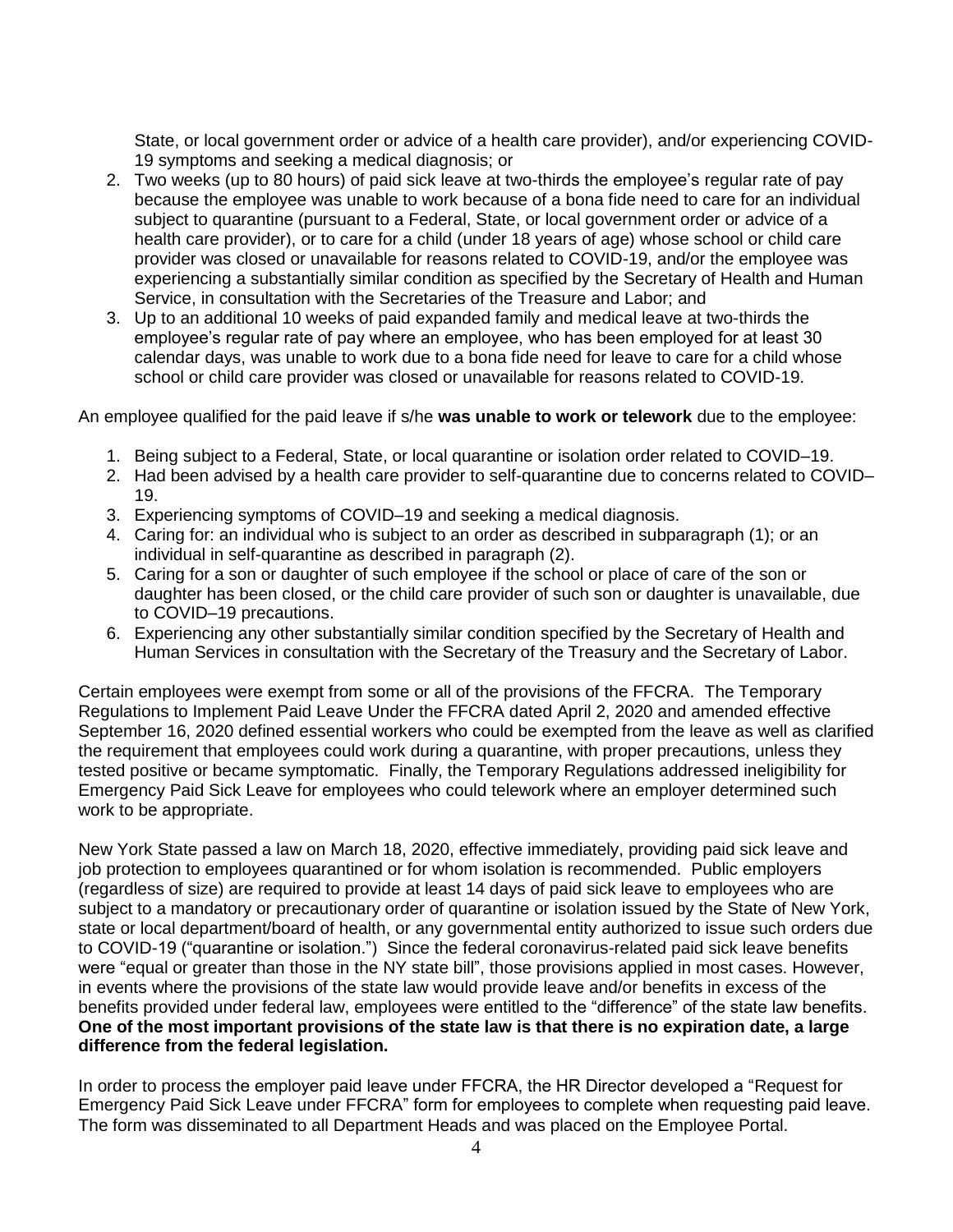During the effective dates for Emergency Paid Sick Leave under FFCRA, the HR Director processed **105** requests for leave. A total of **77 requests were approved** due to the needs of the employee, the need to care for a household member, or child care needs. A total of **28 requests were denied** based on a title being exempted from the leave, the employee having the ability to quarantine on-site or the employee being granted the ability to telework.

A system to track the requests, the documentation required for the leave, the time frame of the leave, and the confirmation of the return from leave was developed by the HR team. This allowed us to track employees and assist departments with scheduling and entering payroll, and helped coordinate those employees who used Emergency Paid Family Medical Leave that ran concurrently with traditional FMLA. Additionally, the system allowed us to work with the Public Health staff to quickly identify employees who needed to isolate or quarantine to eliminate unnecessary exposure of additional staff within the employee's department.

Finally, in mid-December the HR Director began reviewing the steps necessary to transition from Emergency Paid Sick Leave under FFCRA, expiring on December 31, 2020, to the NYS Emergency Paid Sick Leave Law. A memo was sent to all staff notifying them that the requirements and benefits of employer paid emergency sick leave under the Families First Coronavirus Relief Act (FFCRA) would expire on December 31, 2020 but the NYS COVID-19 paid sick leave law does not have an expiration date and would be available to employees. The memo clarified that under the NYS law, employees are eligible to receive employer paid leave at their regular rate of pay for 14 calendar days (10 workdays) when the employee is subject to an order of isolation or quarantine **issued by a state or local health department.** It also noted that the key differences in the leave that was available under the FFCRA and the NYS law were that the NYS law **does NOT** require employer paid sick for the following:

- A quarantine or isolation recommended by a health care provider
- Leave to care for a family member who is subject to a quarantine or sick with COVID-19
- An employee who is symptomatic and seeking a diagnosis
- Leave to care for a child whose school or child care provider is closed for COVID related reasons
- Quarantine required by the state due to an employee's personal travel to a non-contiguous state or a foreign county on the CDC's level 2 or 3 list

A new form to request leave under the NYS law was developed and placed on the employee portal for use effective January 1, 2021.

#### **Travel Guidelines:**

HR staff continued to monitor the ever-changing travel guidelines issued by the New York State Department of Health throughout 2020 for travel outside of New York State. The HR Director assisted the County Administrator in keeping employees up-to-date on any changes to the requirements for domestic or foreign travel. Additionally, the Director received the documentation required when an employee did travel outside of New York and provided verification to Department Heads as to when an employee could return to work.

#### **STAFFING AND EMPLOYMENT**

#### **Personnel Changes**

The HR team continued to fulfill one of our most significant responsibilities; personnel changes. These changes include, but are not limited to processing employment applications, completing the onboarding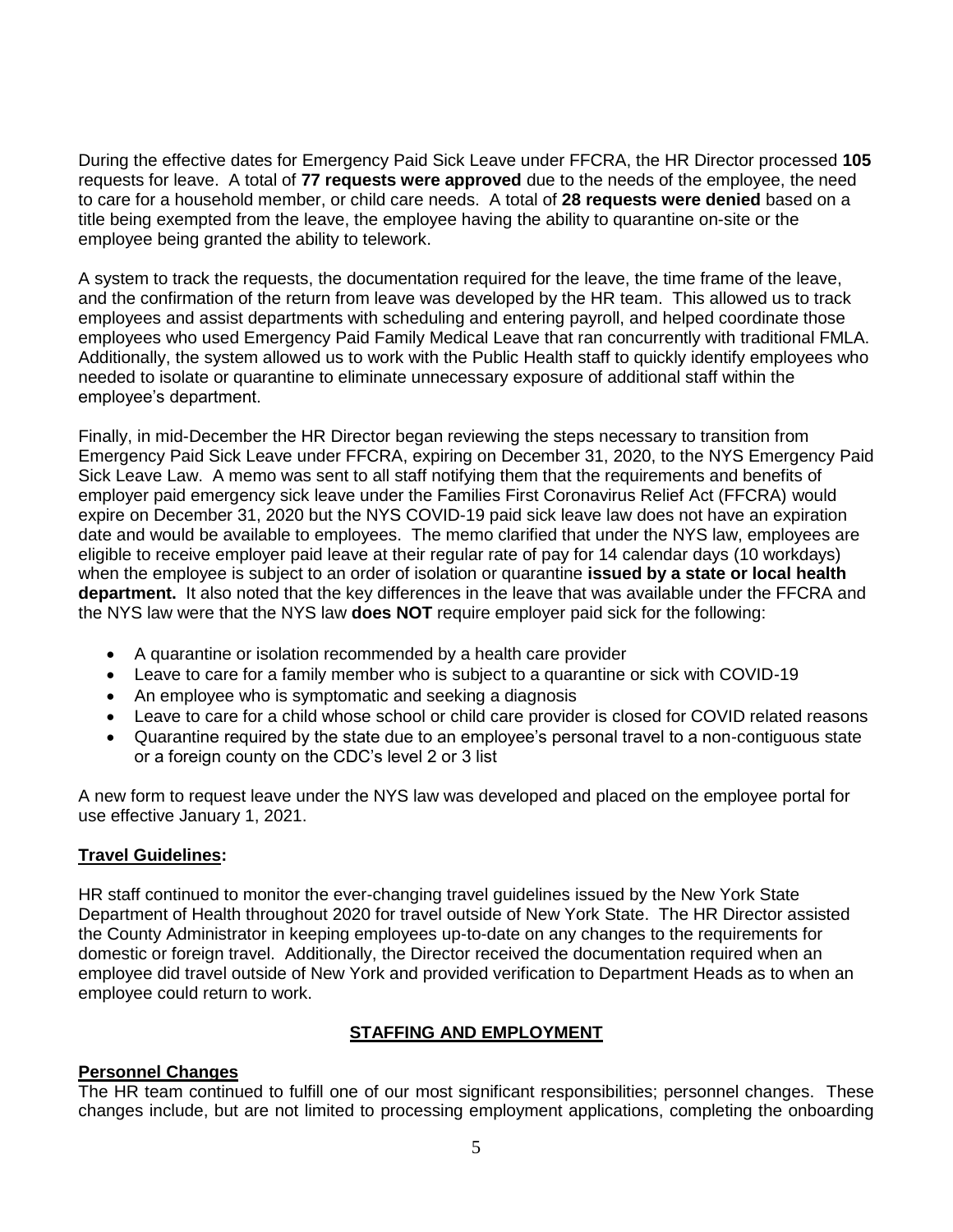process and paperwork for new hires, and processing retirements, promotions, inter-departmental transfers, appointments of current County employees to different titles in different departments, resignations, and terminations.

HR worked closely with Department Heads and Civil Service to post, advertise, and fill vacancies in compliance with NYS Civil Service Law, Greene County Civil Service Rules and Regulations, applicable provisions of the seven CBAs and County policies/procedures. When filling vacancies for titles covered by a CBA, HR is required to post within an agency, on a countywide basis or to refer to an existing eligible list generated by Civil Service examination. Job announcements are sent to the departments for posting in accordance with Civil Service Rules and applicable union contract language, placed on the HR website and posted on the HR Facebook page. When, and if, the search for candidates requires external advertising, we utilize as many free alternatives as possible, before consulting with a Department Head about paid advertising options.

Typically, vacancies are filled from a Civil Service eligible list or an internal posting at a higher rate than those filled as a result of advertising. Hiring from an eligible list is preferable to hiring a candidate provisionally since there is a risk the incumbent may not pass the test or be "reachable" on the list. This outcome can be devastating to the employee, and an unnecessary use of resources by the employer. When possible, appointing authorities are encouraged to wait for an eligible list to be established rather than appointing provisionally.

On April 15, 2020, the County Administrator issued a hiring "freeze" that coincided with the reduction of inperson staffing and rotating scheduled on-site work for many County Departments. Appointments to all non-essential vacancies were put on hold. Department Heads and the County Administrator carefully reviewed appointments to essential vacancies prior to moving forward. The hiring "freeze" was modified to a hiring "chill" early in the fall allowing Department Heads to move forward with filling outstanding vacancies for needed positions as employees returned on-site in larger percentages.

The hiring "freeze" and "chill" resulted in the lower number of "New Hires" for 2020 noted in the table below.

|      | <b>New</b><br><b>Hires</b> | Rehired<br>Retiree | Resigned |    | Retired   Terminated | Deceased | Total |
|------|----------------------------|--------------------|----------|----|----------------------|----------|-------|
| 2018 | 63                         |                    | 30       | 13 |                      |          | 126   |
| 2019 | 66                         | 12                 | 41       | 17 |                      |          | 145   |
| 2020 | 39                         |                    | 27       | 10 | 10                   |          | 90    |

#### **Pre-employment Screenings**

Once a conditional offer of employment has been made to a candidate, HR orders a background check, physical and drug screen for all prospective new hires. The background checks ordered by the HR Department are conducted by the Greene County Sheriff's Office. (Note: Sheriff's Office, Jail, Mental Health, Probation, and DSS complete their own background checks and forwards the results to HR.) Once HR receives an appropriate background check, physical and drug screen, the candidate is contacted and an appointment is scheduled for him/her to come to HR to complete the onboarding paperwork with one of our team members.

#### **Promotional Opportunities**

The HR Director collaborated with Department Heads, the County Administrator and Civil Service on staffing necessities. As stated previously, the hiring "freeze" and "chill" reduced the number of vacancies filled during 2020, including those vacancies that would have resulted in promotional opportunities for employees. However, the HR Director continued to evaluate any newly created bargaining unit titles and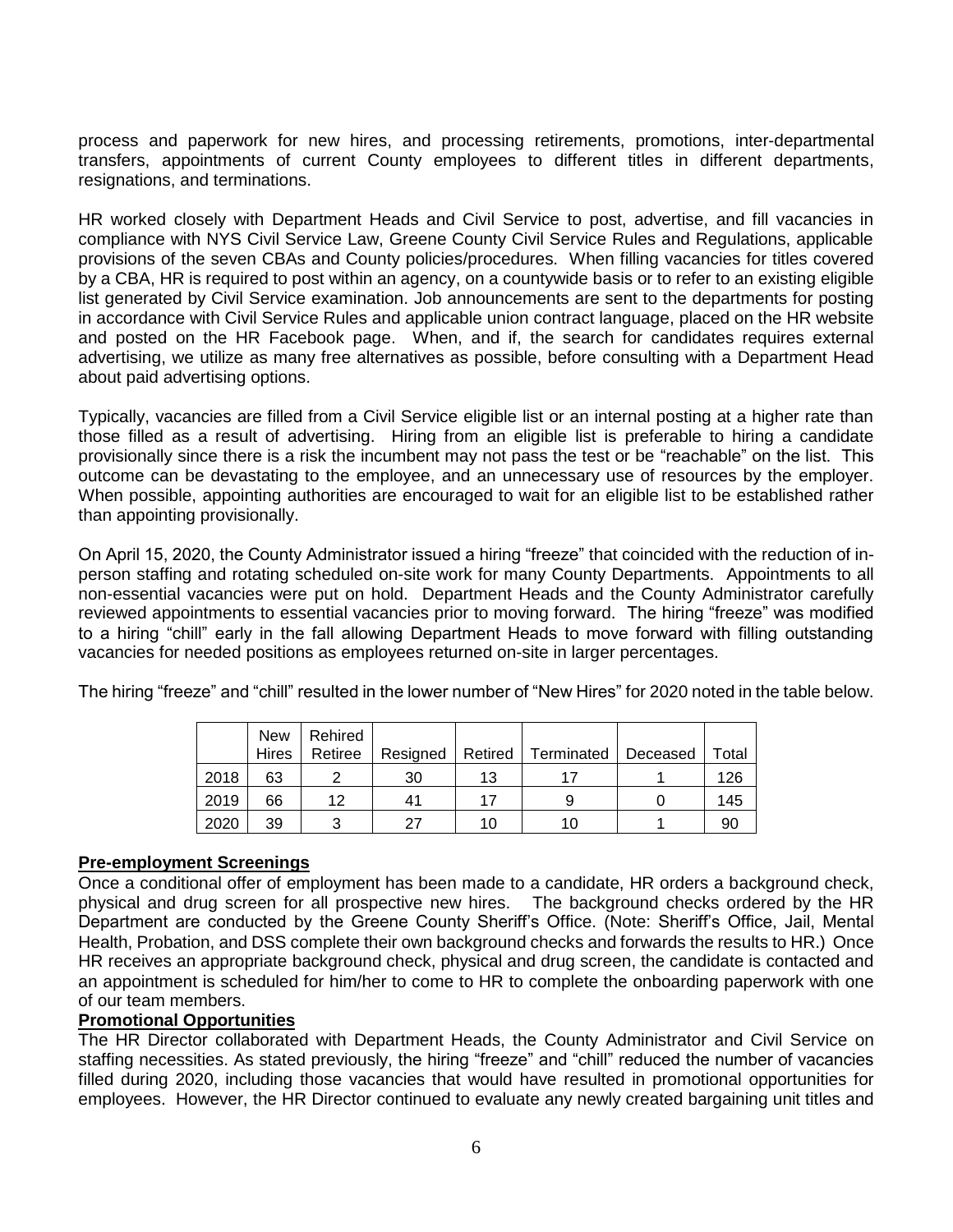assigned pay grades accordingly. Additionally, the HR Director participated in establishing appropriate salaries for any newly created management/confidential titles.

#### **Employment Outreach**

HR, together with Greene County Civil Service, continued efforts towards outreach to local high school students regarding employment opportunities with Greene County, completing employment applications and the Civil Service examination process. One member from each department was scheduled to participate in the annual "Adult Skills Day" at Coxsackie-Athens High School in March. Unfortunately, the school district had to cancel this event due to the COVID pandemic and the district moving to virtual learning for the remainder of the 2019-2020 school year. We are hopeful we will attend this event in 2021 and look forward to expanding our outreach to additional school districts.

#### **Reclassifications/Reallocations**

No requests for Reclassification/Reallocation were submitted for consideration in 2020.

On November 18, 2020 the Greene County Legislature passed a resolution to update the Administrative Manual regarding the Reclassification/Reallocation process to comply with Civil Service Law. Prior to November, the Reallocation/Reclassification Committee was comprised of the Chairman of the Civil Service Commission, HR Director and a department head appointed by the County Administrator annually on a rotating basis. NYS Civil Service Law Section 22 and Greene County Civil Service Rule XXIII both grant the Civil Service Commission with the authority to reclassify or reallocate positions/titles. The legislature's resolution corrected the reclassification/reallocation process, which is now the responsibility of the Civil Service Commission.

#### **Random Drug Screens**

A random drug screening program initiated for employees in the Managerial/Confidential (M/C) group in 2017, was expanded to members of the CSEA General and CSEA Dispatch/Probation Units in 2018. Resulting from contract negotiations in 2019, the UPSEU random drug screen program, which previously only applied to nurses at the Jail, was expanded to all members of the bargaining unit effective 1/1/2020. Employees of the County's Highway and Solid Waste Management Department, the Sheriff's Office/Jail and certain employees of the Human Services Department participated in separate, agency-specific random drug screen programs.

#### **License Event Notification Service (LENS)**

An HR team member monitored the LENS Program through the NYS DMV, checking the system a minimum of three times per week. LENS is a data service that gathers information daily from the DMV's files and reports any new information to us regarding the status of a license (e.g., suspensions, expirations, renewals, etc.). Accordingly, we can monitor the NYS license records of CDL holders and other employees that drive for the County in the course of their work duties. When our team member is alerted to an issue, the employee and Department Head are notified and given a specific deadline to rectify the situation. This service is free to government agencies and helps reduce the County's insurance rates.

#### **Employee Performance Appraisals**

HR continued to send out quarterly reminders and to monitor the completion of employee performance appraisals by department managers and supervisors. HR encourages completion of performance appraisals to assist employees in addressing deficiencies in the performance of their duties, and to assist departments with performance needs.

In 2020, 125 performance appraisals were submitted to HR, an almost 9% decrease from the 137 submitted in 2019. HR will continue to convey the importance of completed performance evaluations via the quarterly email reminders to Department Heads and during the monthly Department Head meetings in the hopes of increasing the number submitted for 2021.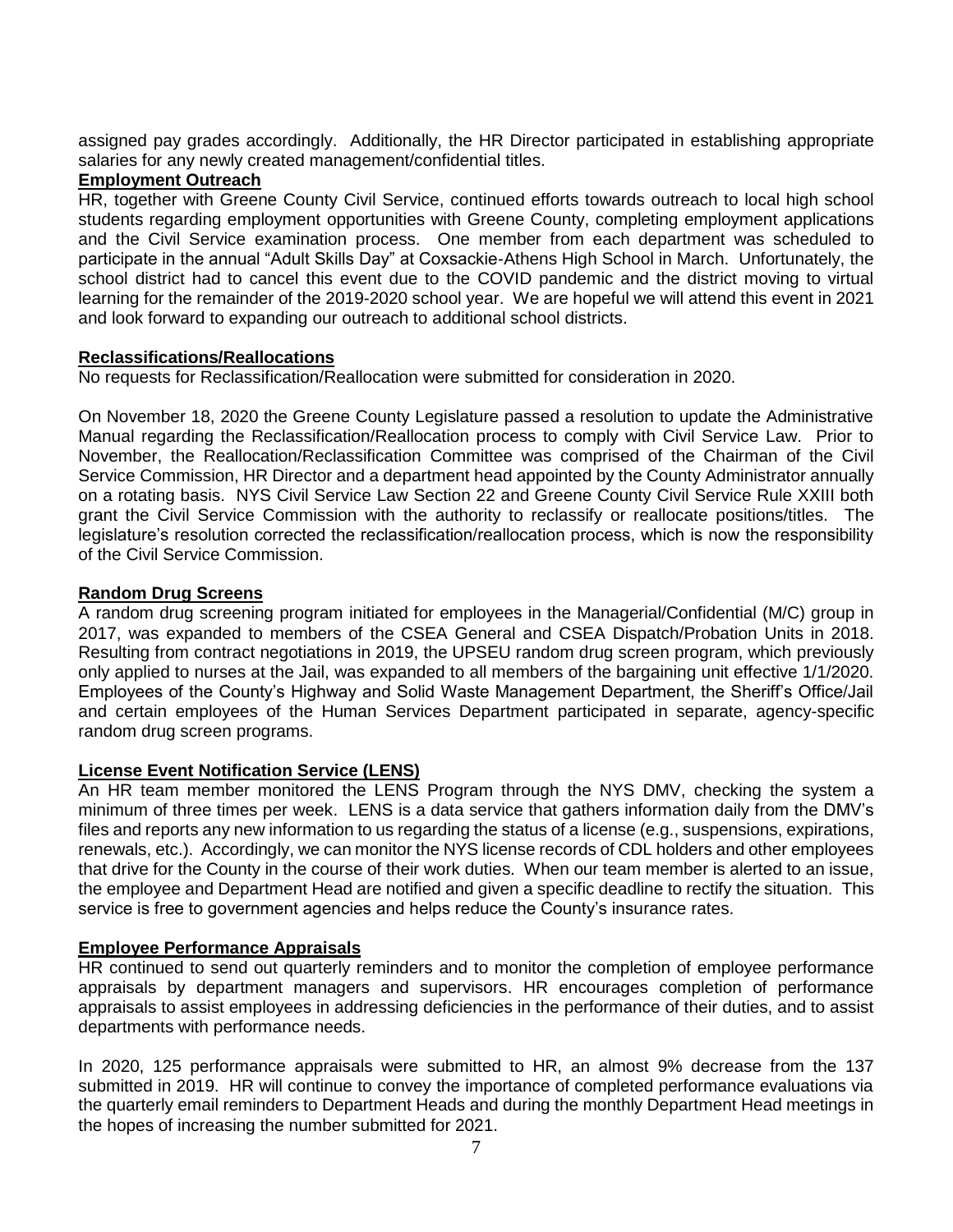#### **Employee Exit Survey**

HR provides employees the opportunity to complete a survey upon retirement or voluntary separation from employment. Due to continuing low response rates in 2019, HR set a goal for 2020 to think creatively about different approaches to increasing participation. The survey was completely redesigned, including changing the name form Employee Exit Questionnaire to Employee Exit Survey and emphasizing the confidential nature of the survey. The procedure for distribution was updated to provide employees with the survey as soon as HR is notified of an intention to separate from County employment. This approach is based on the idea that the initial feeling of emotion has eased but we are catching the employee before s/he completely "checks out." The Employee Benefits Manager then follows up with a phone call to the employee to see if there are any questions, or if the employee would prefer to meet with an HR team member in person rather than completing the survey.

The HR Director provided Department Heads with three key points concerning the survey process:

- 1. The Exit Survey is an HR function, not a departmental function.
- 2. The Exit Survey is **confidential**.
- 3. The Exit Survey provides employees leaving County employment with an opportunity to provide beneficial data/information.

In 2019, 58 exit surveys were distributed to 22 employees at retirement and 36 employees who resigned from employment. Only 6 of the 58 surveys were returned to HR, a return rate of 10.34% for 2019. In 2020, 54 surveys were distributed to 15 employees at retirement, 30 employees who resigned and 9 employees who were terminated. **Of the 54 surveys, 8 were returned to HR, a return rate of 14.81% for 2020.** Although happy with the increase in the return rate, the HR team will continue to think creatively about different tactics to increase participation.

#### **Continuity of Operations Plan (COOP)**

The HR Department's COOP was reviewed and updated in June as a way of ensuring our Mission Essential Functions could be performed proficiently, and with minimal disruption, in the event our Primary Operating Location is unable to be used during an emergency. This review was significantly different from other annual reviews of the COOP as it was now reviewed in light the COVID-19 pandemic that brought significant changes to the operations of not only the HR Department, but County operations as a whole.

#### **Miscellaneous Policies and Forms**

In 2020, the HR team developed and/or amended the following policies and forms referenced previously:

- 1. Updated the compliance posting re: the NYS Voting Leave Law in accordance with changes in response to a NYS Budget Amendment;
- 2. Revamped the HR document "Guidelines for Pre-Employment Inquiries and Selection" to add information about the "Do's and Don'ts" concerning salary history; and
- 3. Began using the new I-9 form effective May 1, 2020 and implemented the changes to the acceptable documents used by HR for verification of status. An email is now sent to all candidates with a conditional offer of employment with the list of acceptable documents so they can voluntarily provide the required documentation as part of the new hire paperwork.
- 4. Updated the COBRA Model Notice and General Notice. Additionally, a special attachment was added regarding extension of deadlines for employees and beneficiaries affected by COVID-19.
- 5. Began using the updated FMLA Certification of Health Care Provider forms as issued by the US Department of Labor.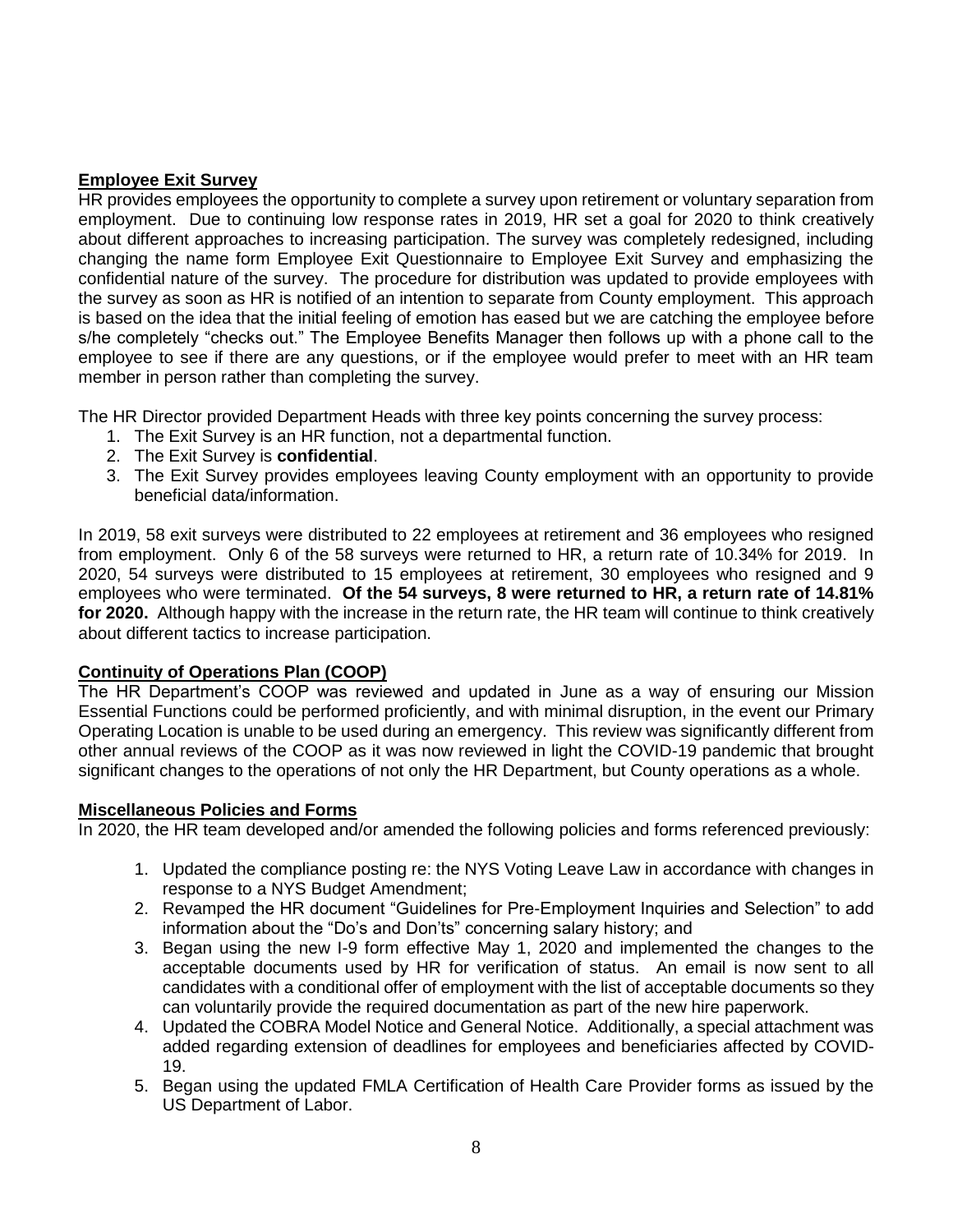- 6. Developed Request for Emergency Paid Sick Leave under FFCRA form for use by employees to request employer paid leave due to COVID-19 pursuant to federal legislation.
- 7. Revised Personnel Change Form to clarify the difference when promoting an employee versus hiring a new employee. Created a fillable form for ease of completion and placed new form on the County Share Point for access by all departments.
- 8. Reformatted Job Announcements to clarify which department has the vacancy being advertised.
- 9. Developed Request for Emergency Paid Sick Leave under NYS COVID-19 Paid Sick Leave Law for use by employees to request employer paid leave due to COVID-19 pursuant to state legislation upon the expiration of the leave granted under FFCRA.

#### **Freedom of Information Law (FOIL) Requests and Police Discovery Requests**

HR collected data for the County Attorney in response to a number of Freedom of Information Law (FOIL) requests received during the year. Additionally, as a result of the "Bail Reform" legislation, HR has the additional duty of collecting data for the District Attorney's office in response to discovery requests for information contained in the personnel files of the employees of the Sheriff's Office.

#### **COMPENSATION AND BENEFITS**

#### **Affordable Care Act (ACA)**

Greene County having a self-insured health insurance plan, resulted in many ACA reporting/tracking changes. HR fully implemented all necessary measures to make sure we are and continue to be ACA compliant. This includes the tracking of "Covered Individuals" in detail (which had formerly been done by the insurance carrier) in addition to the "Offer and Coverage" information for 1095 reporting. Careful tracking, review and entry of *all covered employees and dependent(s) information* into the personnel/payroll system for individuals subject to the reporting requirements, is completed on a monthly basis. Additionally, HR continued updating the records of all staff in the County's database as employment status and/or health insurance coverage changes occurred throughout the year.

HR continued to closely monitor activity at the federal level concerning possible amendments or repeal, replacement, and/or repair plans. Beyond that, HR persisted in managing the myriad of tasks needed to successfully achieve compliance with the ACA's many mandates, including:

- 1. Monitoring the hours worked of all on-going part-time and per diem employees during the County's "Standard Measurement Period" in order to evaluate their eligibility for health insurance
- 2. Monitoring the hours worked of all newly hired variable hour part-time and per diem employees during their "Initial Measurement Period" in order to evaluate their eligibility for health insurance
- 3. Conducting "Affordability" calculations for each of the health plans offered by the County
- 4. Regularly re-evaluating the "Offer and Coverage" and "Safe Harbor" codes being used to ensure our selections are appropriate for each individual's circumstances, in order for our end product to be as precise as possible.

#### **Health Insurance**

HR continued to administer the following health insurance plans in 2020 for **approximately 1200 Greene County employees, retirees and dependents**:

- 1) Medicare Advantage Plan
- 2) Non-deductible PPO and EPO
- 3) Deductible PPO and EPO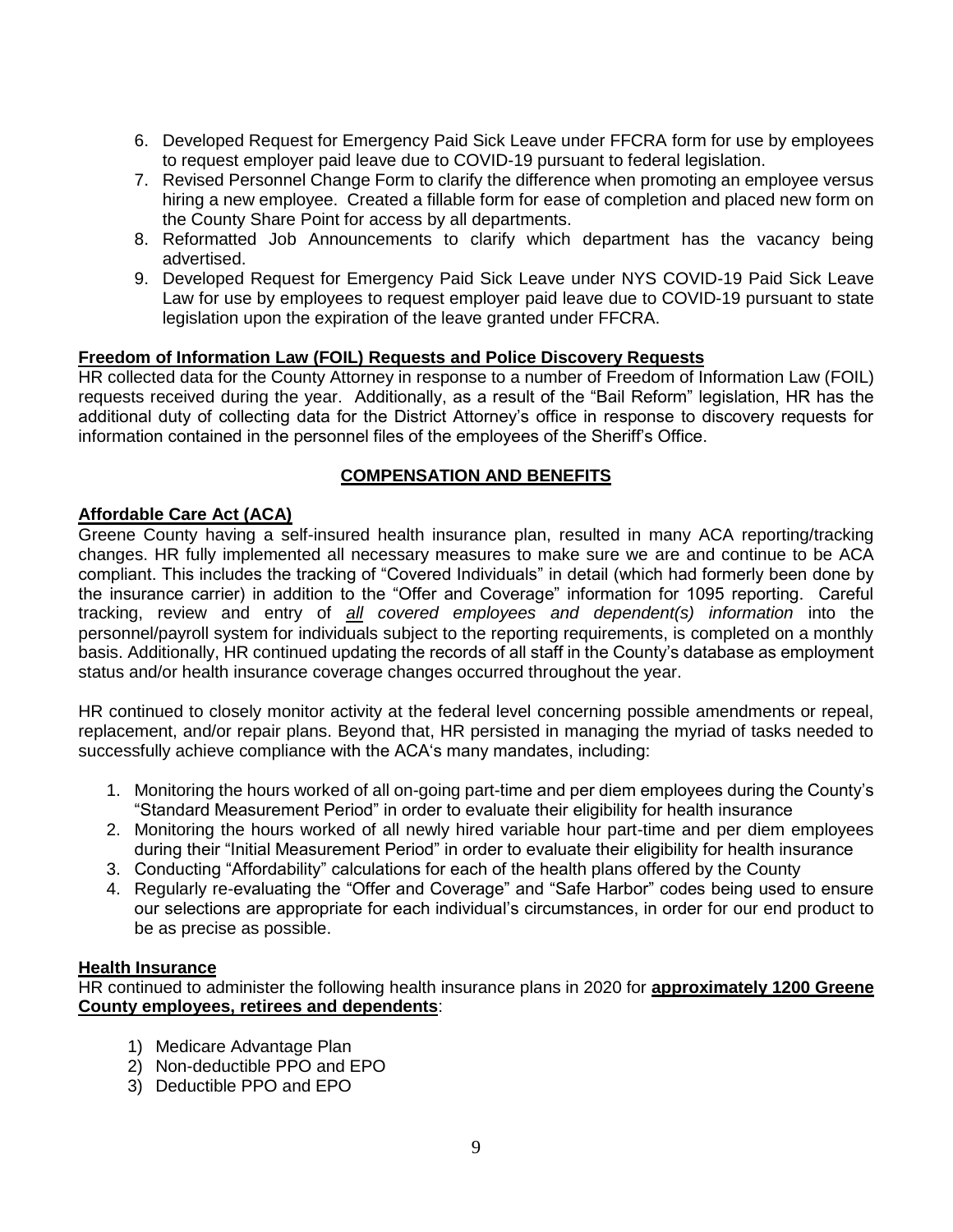Note: The Teamsters Health and Hospital Fund Select Plan is managed by the Greene County Department of Highway and Solid Waste for Teamsters bargaining unit members.

HR completed the transfer of AFSCME members to the deductible plans effective 1/1/2020. This task included entering updates in the personnel/payroll system related to enrollment and ACA Offer and Coverage details, as well as increasing our outreach to help participants better understand how the deductible plans work, and to address their questions and concerns.

New health insurance cards were issued to all members across the board, including the Medicare Advantage Plan and our Deductible/Non-Deductible plans. New insurance cards were issued particularly due to internal changes within the insurance carriers. The only plan change that directly impacted our members was to the mail order pharmacy for retirees on the Medicare Advantage Plan. The change was applied to the mail order pharmacy only, switching to IngenioRx effective 1/1/2020 from the previous provider, Express Scripts.

#### **Medicare Advantage Plan (MAP)**

There were no plan or carrier changes for the MAP in 2020. HR continued to monitor when benefit eligible retirees and their benefit eligible dependents become qualified for Medicare Part B in order to appropriately transfer them to the County's Medicare Advantage Plan. Notification is sent to retirees and spouses 2-3 months to their eligible date to begin the process of applying/registering for Medicare.

#### **Creditable Coverage Notices**

HR sent annual compliance notices to all Medicare eligible actively working individuals and their dependents, Medicare eligible COBRA individuals and their dependents, Medicare eligible disabled individuals and their dependents, and retirees and dependents covered by the Greene County Prescription Drug Plan, informing them that the Greene County plan is a creditable plan so they need not join a Medicare Prescription Drug Plan. The HR Department also fulfilled the on-line Notice of Disclosure to CMS (Centers for Medicare & Medicaid Services) requirement.

#### **Health Insurance Buyout**

HR continued to process applications and maintain records for the Health Insurance Buyout for employees providing proof of alternative health care coverage. A buyout cap has been set for all bargaining units except AFSCME. Rather than the health insurance buyout being tied to health insurance premiums which continually rise, the caps are fixed dollar amounts. The Teamsters do not have a buyout option. Participation in the buyout hovers around 120 employees at any given time.

#### **Dental and Vision Insurance**

No modifications in dental or vision insurance carriers or plan designs were made for plan year 2020. Dental rates remained the same. The vision rates have remained steady since 2016. HR staff continued with routine administration of the plans throughout the year.

#### **Open Enrollment**

HR developed, coordinated and successfully implemented our very 1<sup>st</sup> Virtual Employee Benefits Fair during the annual Open Enrollment Period in 2020. In years past, our open enrollment period ran the whole month of November, with an in-person event including outside insurance vendors and employee engagement. With changing circumstances resulting from COVID-19, HR quickly and efficiently changed our benefits fair from in-person to virtual. With this being said HR wanted to ensure employees had ample time to adjust to the announcement, distribution of information and overall change from years past. Part of this change was introducing a longer open enrollment period beginning mid-September 2020. Our team sent advance notice to employees by email and through payroll, notifying them of our Virtual Benefits fair and what to expect. We then began sending out information biweekly through email to all employees,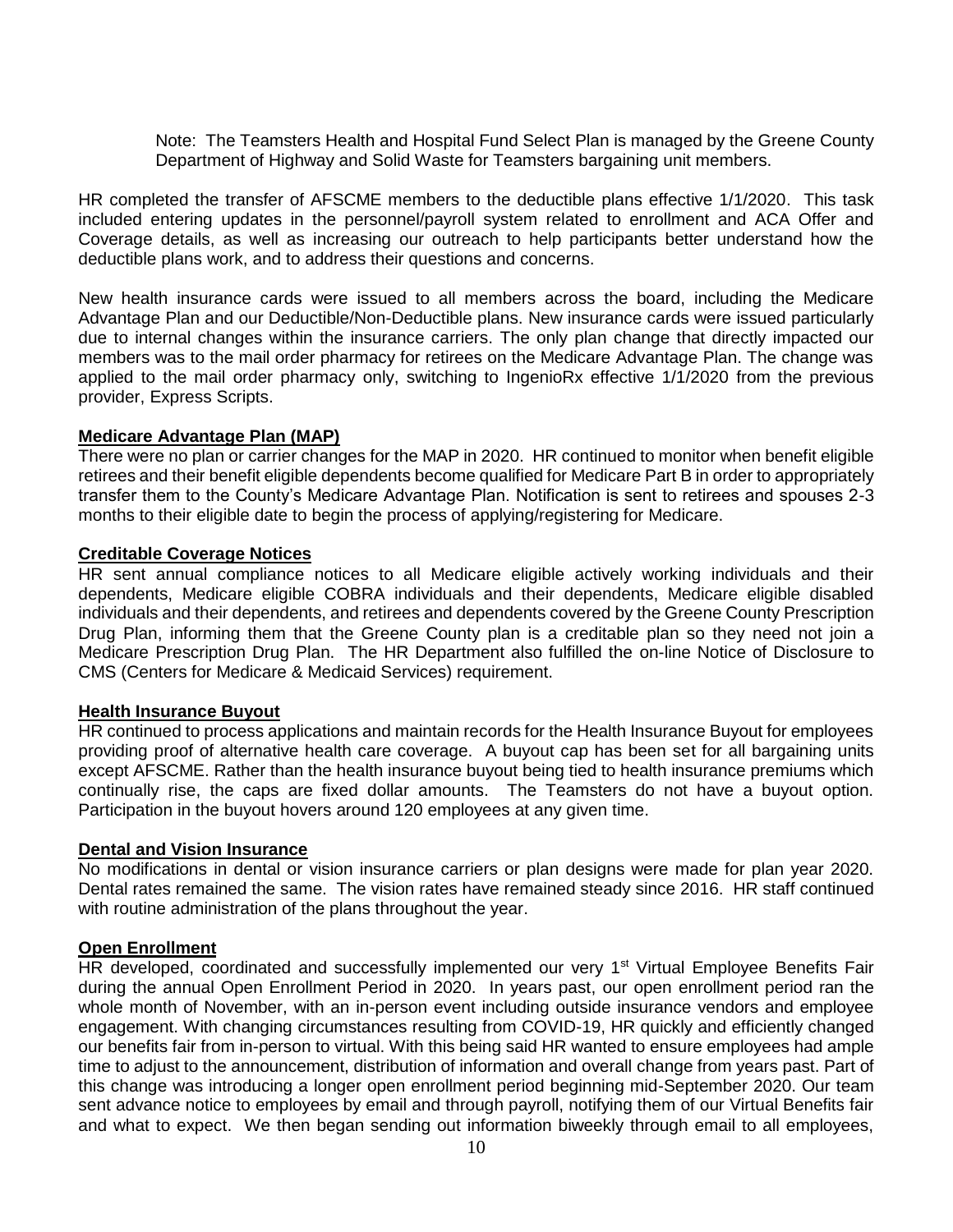including links for all insurance/benefit related carriers for quick access. We posted all insurance and benefit related information with quick links on the Greene employee portal as another method of outreach.

HR also processed all enrollment changes made during Open Enrollment for a January 1st start date.

#### **Life Insurance**

HR also continued to oversee the life insurance plan for members of the Management/Confidential (M/C) group, including generating COBRA notices for those terminating employment.

#### **Flexible Spending Plan (FSA)**

HR continued to administer the FSA in 2020. Enrollees enjoyed an approved increase in the 2020 annual medical FSA designation to \$2700 from \$2650. There was a total of 127 initial enrollments in 2020, down slightly from 131 in 2019. COBRA notices continued to be administered by HR, as applicable

**NEW** for our FSA 2020 plan year was a special Open Enrollment period caused by IRS Regulation changes due to the COVID-19 pandemic (considered to be a qualifying event), which permitted for a mid-year open enrollment period that ran the whole month of June. This special open enrollment was offered to County employees for new enrollments only in the FSA plan and they would be eligible to incur expenses between 7/1/2020-12/31/2020. Notification was sent to all employees by payroll, email and interoffice mail. As a result, we had 4 new enrollments bringing our total number of enrollments to 131 for the 2020 FSA plan year.

Another **NEW** development unfolded for our 2020 FSA, again as a direct result of IRS Regulation changes due to the COVID-19 pandemic. Greene County opted to provide a 6 month extended grace period for the use of left over 2020 funds for Medical and Dependent Care accounts. The extension was automatic for all employees who had a remaining balance in their FSA. Again, notification was sent to all employees impacted by this grace period. A letter was sent to each individual outlining the details and welcoming any questions they may have to the HR team.

- The whole concept and plan set up was extremely beneficial to our employees, allowing a total of 58 employees to have access to use of their left over 2020 funds throughout the 6 month grace period which extended to 6/30/2021.
- The left over funds from 2020 were automatically added to a participant's FSA card and those funds are used first until exhausted during the 6 month grace period. Once the funds are used in full and/or the 6 month grace period is over, the 2021 plan year funds will begin to be used.

#### **COBRA Administration**

HR routinely extends health, dental and vision insurance coverage under the Consolidated Omnibus Budget Reconciliation Act (COBRA) to covered employees and their family members when there is a "qualifying event" that would result in a loss of coverage under an employer's plan (e.g., resignation, loss of dependent care status, divorce, death, etc.). The COBRA amount is equal to the full cost of the monthly insurance premiums. HR continues to use separate and distinct COBRA notices for the Flexible Spending Account (FSA) and Life Insurance Plan.

**NEW** close monitoring of COBRA extensions and deadlines due to COVID-19 "outbreak period". On April 29, 2020 the U.S. Department of Labor and Internal Revenue Service (IRS) issued new guidance for COBRA participants and beneficiaries impacted by the pandemic. The joint notice extended certain timeframes affecting a participant's right to health care coverage, portability, and continuation of group health plan coverage under COBRA after employment ends. COBRA model notices were closely monitored and continue to be updated as required by applicable DOL and IRS guidance.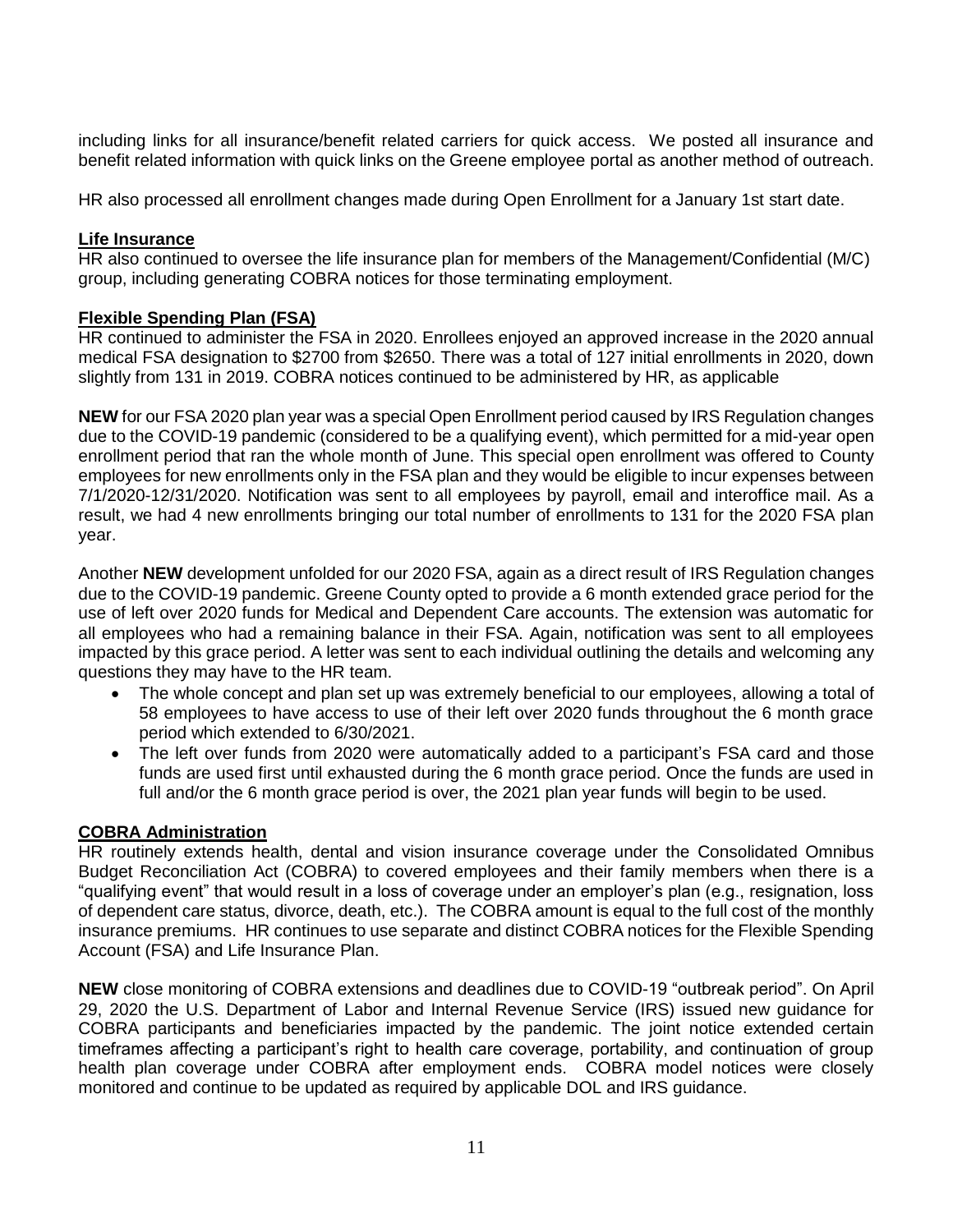# **Premium Assistance Program**

HR updated and posted a mandated notice on the employee portal, and sent the same to all departments for posting, regarding potential employee eligibility for a program available through New York State that can help those struggling to pay their insurance premiums. NYS uses funds from its Medicaid or Children's Health Insurance Programs (CHIP) to help people who are eligible for employer-sponsored health coverage, but need assistance in covering the cost of their health premiums. This premium assistance program became effective for local government employees on September 1, 2010.

# **NYS Statutory Disability Insurance**

HR reviewed a number of quotes collected by our broker re: administration of the County's short-term disability insurance program for staff. We were fortunate to find a new carrier that would provide the County with all the services it was seeking effective  $1/1/2020$  (i.e., would generate and disseminate disability related W-2's). **A total of 12 claims were filed in 2020, which is a 25% decrease from the 16 claims filed in 2019.**

# **Americans with Disabilities Act (ADA)**

As co-ADA Coordinators, the HR Director and County Attorney processed 12 requests for accommodation in 2020, which was an increase of 50% over the previous year's 8 requests.

#### **Employee Assistance Program**

The Employee Assistance Program (EAP) celebrated its fourth year of operation in 2020.The EAP is a free, confidential service available to Greene County employees and their immediate family members that provides a way to cope with issues such as stress, grief, anxiety, family/marital concerns, substance abuse and work-related issues. A report of aggregate data received for the 2020 plan year revealed **utilization remained the same in 2020 and 2019.** 

|                      | 2018 | 2019 | 2020 |
|----------------------|------|------|------|
| Greene Co. Employees |      |      |      |
| Jtilization          | 3.0% | 2.1% | 2.1% |

Note: 3% is slightly above the national average.

The consistency remained despite having a virtual benefits fair and not being able to maintain the normal vendor/employee interaction which has occurred in prior years. Continued distribution of informational material during the onboarding process and more frequent email blasts are an ongoing goal to increase use of EAP benefits.

#### **Paid Family Leave vs Family and Medical Leave Act**

The County opted not to participate in the New York Paid Family Leave program, which became effective in 2018. The program is optional for public employers in New York State. There is currently no collective bargaining obligation to provide the Paid Family Leave benefit to Greene County employees. Employees are extended leave benefits under the Family and Medical Leave Act (FMLA), the Greene County Administrative Manual and the CBAs covering County employees.

The FMLA entitles eligible employees to take unpaid, job-protected leave for specified family and medical reasons with continuation of group health insurance coverage under the same terms and conditions as if the employee had not taken leave. Eligible employees are entitled to:

- Twelve workweeks of leave in a 12-month period for:
	- $\circ$  the birth of a child and to care for the newborn child within one year of birth;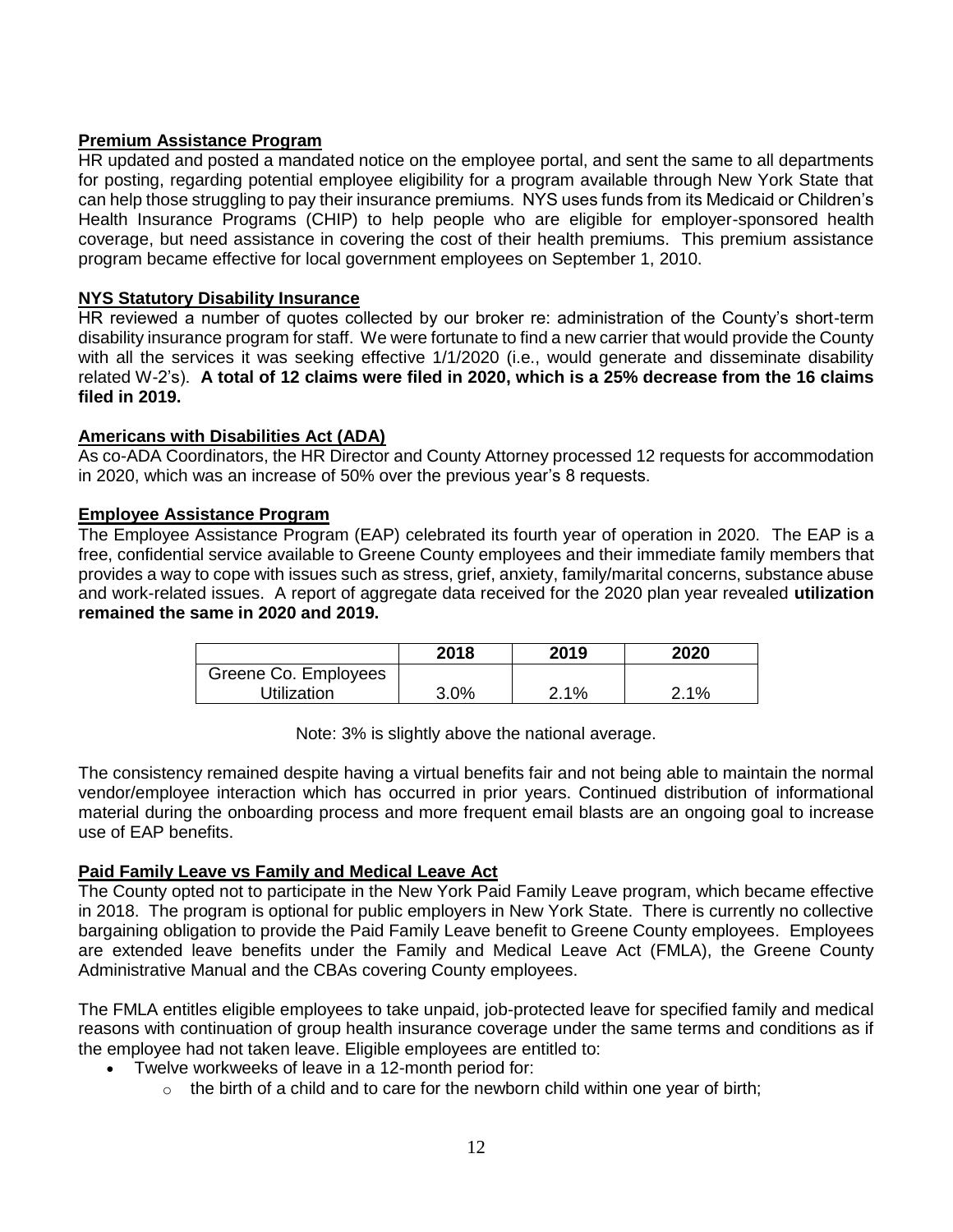- $\circ$  the placement with the employee of a child for adoption or foster care and to care for the newly placed child within one year of placement;
- $\circ$  to care for the employee's spouse, child, or parent who has a serious health condition;
- $\circ$  a serious health condition that makes the employee unable to perform the essential functions of his or her job;
- o any qualifying exigency arising out of the fact that the employee's spouse, son, daughter, or parent is a covered military member on "covered active duty;" **or**
- Twenty-six workweeks of leave during a single 12-month period to care for a covered service member with a serious injury or illness if the eligible employee is the service member's spouse, son, daughter, parent, or next of kin (military caregiver leave).

HR processed a total of 59 new requests for leave under the FMLA in 2020, which was a decrease of 8% from the 64 requests the previous year. While 10 of the requests in 2019 were denied, in 2020 **all** requests met the criteria for the leave and were approved.

|                                          | 2020 | 2019 | Percentage + or - |
|------------------------------------------|------|------|-------------------|
| <b>Total FMLA Requests Approved</b>      | 59   | 54   | $+9.25%$          |
| Full-time<br>$\sim$                      |      | 30   | $+3.33\%$         |
| Intermittent<br>$\overline{\phantom{a}}$ |      | 24   | +16.66%           |
| <b>FMLA Military Leave</b>               |      |      | 0%                |

The length of the full-time leaves averaged  $2 - 4$  weeks for most individuals, although eight employees were out for 12 weeks or more, a 25% increase from the six employees who were out for 12 weeks or more in 2019.

#### **Workers' Compensation**

HR continued to guide claimants and department representatives through the Workers' Compensation claims process, transmit paperwork to the County's Third-Party Administrator (TPA), and follow-up as needed. In January 2021, HR completed the SH900 and SH900.1 forms for 2020, distributed them to County departments in compliance with posting mandates, and sent copies to the NYS Department of Labor. HR also maintained records of all existing and new work-related injuries and illnesses that occurred throughout the 2020 calendar year. In 2020, Greene County had the following experience:

- **▪ 0 deaths (no change from 2019)**
- **▪ 22 cases of missed work (4 cases reported 2019)**
- **▪ 0 job transfer or restriction cases (no change from 2019)**
- **▪ 12 other reportable cases (8 cases reported in 2019)**

**These occurrences resulted in 34 total incidents reported for 2020. There was a 183% increase in incidents reported for 2020. Due to the national pandemic, 19 of the 34 incidents reported were related to COVID-19 (raising the number of claims significantly). The 2019 annual report indicated 12 incidents reported (none of which were COVID-19 related).** 

#### **FLSA Overtime Rule Exemption**

The HR Director continued to monitor activity at the federal level related to the Fair Labor Standards Act (FLSA) Overtime Rule Exemption, in order to make sure employees are properly classified. The FLSA entitles employees to overtime payments, in certain circumstances, unless they are subject to an FLSA exemption. An attempt to update the Exempt Overtime Rule at the federal level has persisted for some time. The U.S. Department of Labor's 2016 changes were met with legal challenges, causing the agency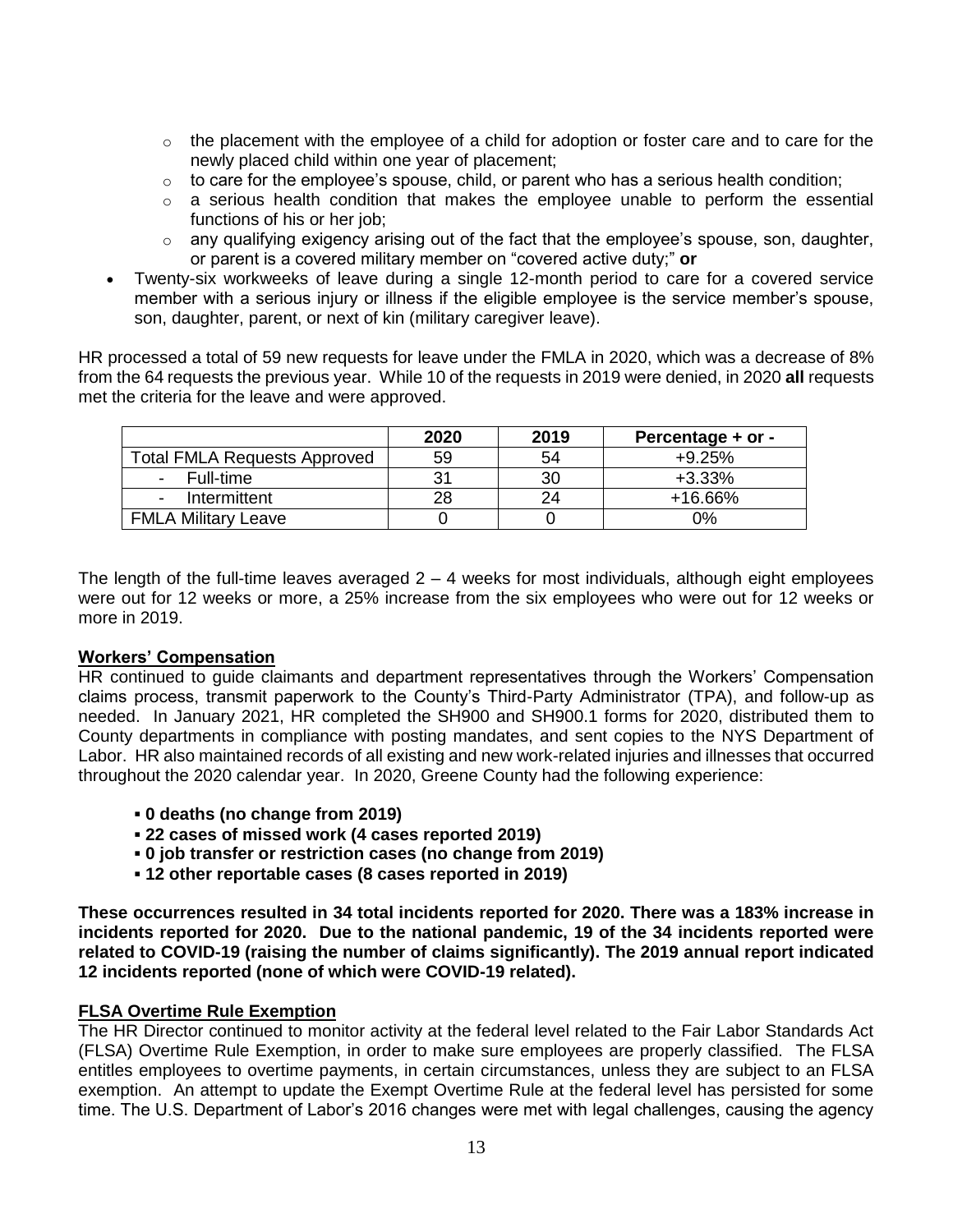to file an appeal and a motion to stay while it began work on an amended proposal. While the item continued to appear on the 2018 regulatory agenda, with regional and various other thresholds under deliberation, no changes to the salary-level threshold were announced by the close of that year. Ultimately, the Department of Labor issued a final rule on September 24, 2019 increasing the salary level threshold for white-collar exemptions **from \$23,660 (in existence since 2004) to \$35,568 annually effective on January 1, 2020**. Greene County HR analyzed all its existing managerial salaries and studied the job duties of every individual to verify each was primarily involved in professional, administrative or executive duties as detailed in the regulations, and that they were appropriately classified as exempt.

#### **Unemployment Claims**

HR and the County Attorney's office processed all claims for unemployment insurance benefits in 2020. Another unfortunate result of the pandemic was a large increase in the number of fraudulent claims received by the County, and in some cases notifications to the employees directly. A total of 28 unemployment claims were processed, 10 of which were determined to be fraudulent. Fraudulent claims are on the rise and are being processed collectively by HR, the County Attorney's office and the Investigative Unit of the Sheriff's Office.

#### **Retirement: New York State Voluntary Defined Contribution Program**

The HR Department continued to offer this alternative to membership in the NYS and Local Retirement System (NYSLRS) to all eligible new hires. (General eligibility: Non-union employees hired on or after 7/1/13 that make \$75,000 or more and are not already enrolled in the NYSLRS.) Defined contribution plans are retirement savings vehicles that provide benefits "defined" by employer and employee contributions to the plan and the investment earnings on those contributions. Participants are responsible for managing the investments in their account. Their retirement benefits are based on the success of their investments. This is different from the NYSLRS which is a defined benefit plan that provides a fixed and predictable lifetime monthly income at retirement. **In 2020, there were no employees who elected to participate in this alternative program.**

#### **Compliance Postings**

HR conducted its annual audit of federal and state employment posting mandates and distributed new and updated postings to all departments at that time and as required throughout the year.

HR has set a goal for 2021 of ensuring all department bulletin boards are fully up-to-date with regard to compliance posting. Working together with the Safety Officer, an in-person audit will be conducted of each department's boards, including satellite locations. Once the audit is completed by the Safety Officer, s/he will contact HR to receive any missing materials from department boards. Those materials will then be taken by the Safety Officer to the location and placed on the board. This will bring all department boards up-to-date and will make any future updates needed a less daunting task.

#### **Employee Wellness**

As was the case throughout 2020, COVID-19 affected the number of Wellness programs and activities that were offered to County employees. At the beginning of 2020, working in tandem with the County's new insurance carrier, the HR Department remained an active participant on the Wellness Committee, along with representatives from Greene County Public Health, the Greene County Healthy Weight initiative, the County Administrator, and the County's insurance broker. The committee's meeting schedule had to be put on hold in March 2020 through the end of 2020 due to prioritization of staff addressing the global pandemic as well as the reduction of on-site staff at County facilities. HR is hopeful that the Wellness Committee can begin to meeting again in 2021 and offer new programs to County employees.

The *Go Greene for Wellness Team* continued to offer or support a variety of valuable wellness programs over the course of the year. An initial "Challenge Runner" program scheduled for June 2020 was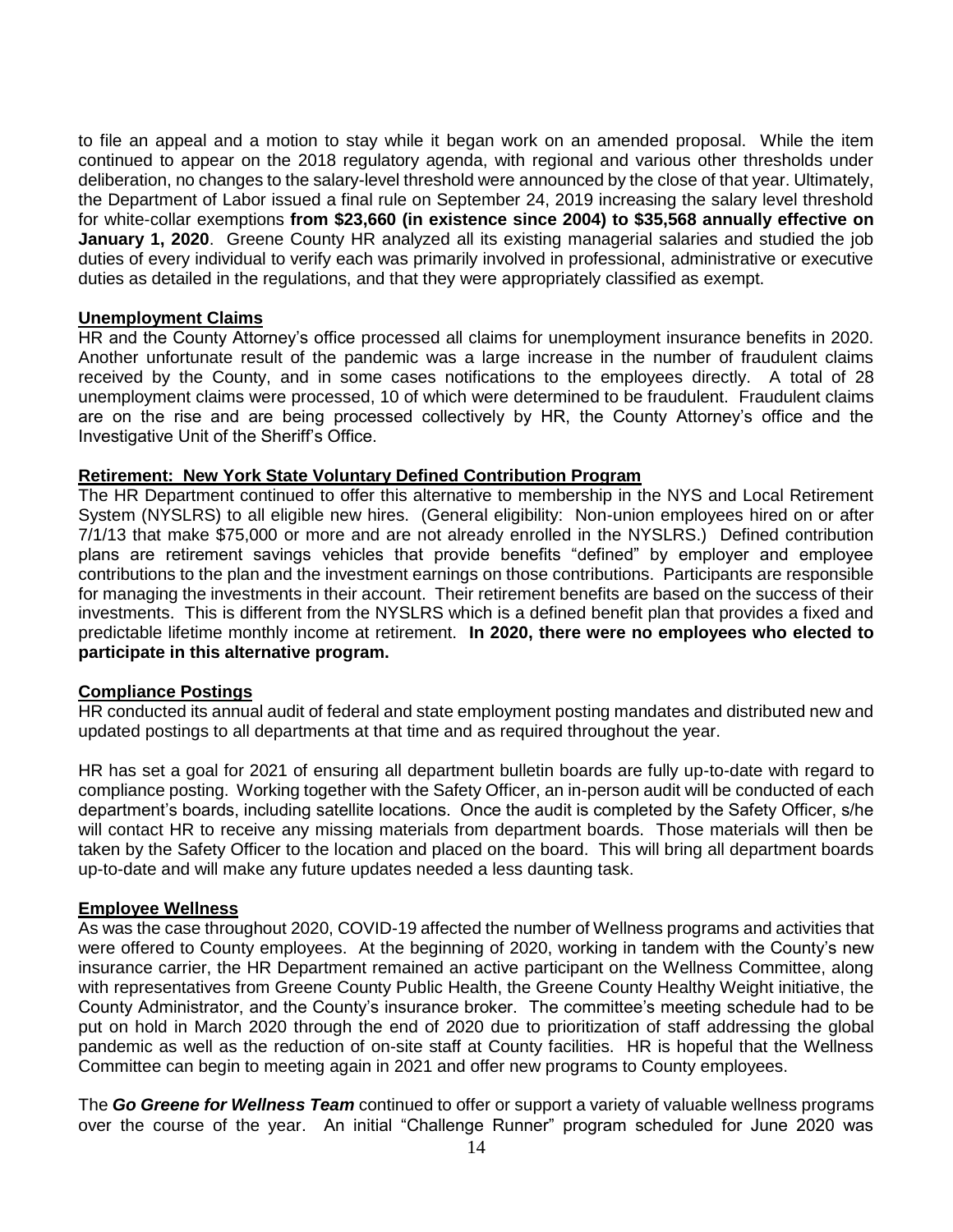rescheduled to September as the *Vitality Greene Activity Challenge* which enabled participants to track "steps" on-line and be eligible for prizes along the way. Over the course of the eight-week program a total of 31 participants averaged 9506 steps per person per day!

The *Be Well Incentive* program was in full effect throughout the 2020 year. This incentive program allowed for employees who had physicals completed to receive a \$25 gift card. The incentive program was based on an idea the County Administrator had been promoting for some time and it was for all active employees enrolled in the County's primary health insurance plans. As a result we had a total of **149** employees participate in the program. HR anticipates a larger group of participants in 2021 as medical facilities and offices reopen for all functions after being closed for part of 2020 due to COVID-19.

Additionally, monthly wellness tips continued, assistance enrolling in the telemedicine program was offered, and travel size first aid kits were dispersed to all new employees participating in the County's primary health insurance plans.

#### **Blood Borne Pathogens**

HR continued to have a presence on the Blood Borne Pathogens Committee and worked with the Public Health Department to coordinate and track training for County employees in 2020.

# **LABOR AND EMPLOYEE RELATIONS**

#### **Union Contract Negotiations**

The HR Director maintains an active role on the management teams for union contract negotiations, including assisting with development of the County's proposals and analyzing the proposals of each union. The Director is also responsible for preparation of the employee data sheets for each bargaining unit, including hire and longevity dates, leave time accrued and taken, overtime earned, health insurance enrollment information, etc. Upon ratification of each contract, the HR Director assists in checking the final document for accuracy, works with the Payroll Department to establish the pay schedules, and implements new or amended terms of each CBA, as required.

All contract negotiations were completed early in 2020. The HR Director ensured changes to the CBAs were effectuated, finalized any outstanding rate charts for implementation and distributed updated health insurance and buyout charts. Additionally, the Director prepared an analysis of possible encroachment issues between supervisors and subordinates for submission to the County Administrator with regard to the new CSEA Unit 7000, CSEA Unit 7002 and UPSEU CBAs.

AFSCME: As 2018 came to a close, there was still no negotiated agreement between the County and its Highway workers for the term beginning January 1, 2015. The history of these protracted negotiations is well documented in prior HR annual reports. Despite all attempts to settle the contract through mediation, team member changes, information sessions, breaks and other efforts, multiple contracts were voted down over the years with the primary issue seeming to be a request that the membership move to the County's deductible health insurance plan. By October 2018, the parties had been back at mediation and were awaiting fact finding which began in March 2019. Thereafter, a Memorandum of Agreement (MOA) was signed by the parties, but a vote was not taken which resulted in the County filing an improper practice charge against the Union. Fortunately, in advance of the fact finding, the parties were able to discuss and resolve a few outstanding issues resulting in a "yes" vote by the membership and full ratification in December 2019 for the term January 1, 2015 – December 31, 2023. The parties officially signed the agreement early in March 2020. Among the contract provisions was a 2019 signing bonus (not on base), a 2.25% wage increase for years 2020 – 2023, and effective January 1, 2020 the health insurance plan change the County had been seeking as well as a new step plus longevity increases.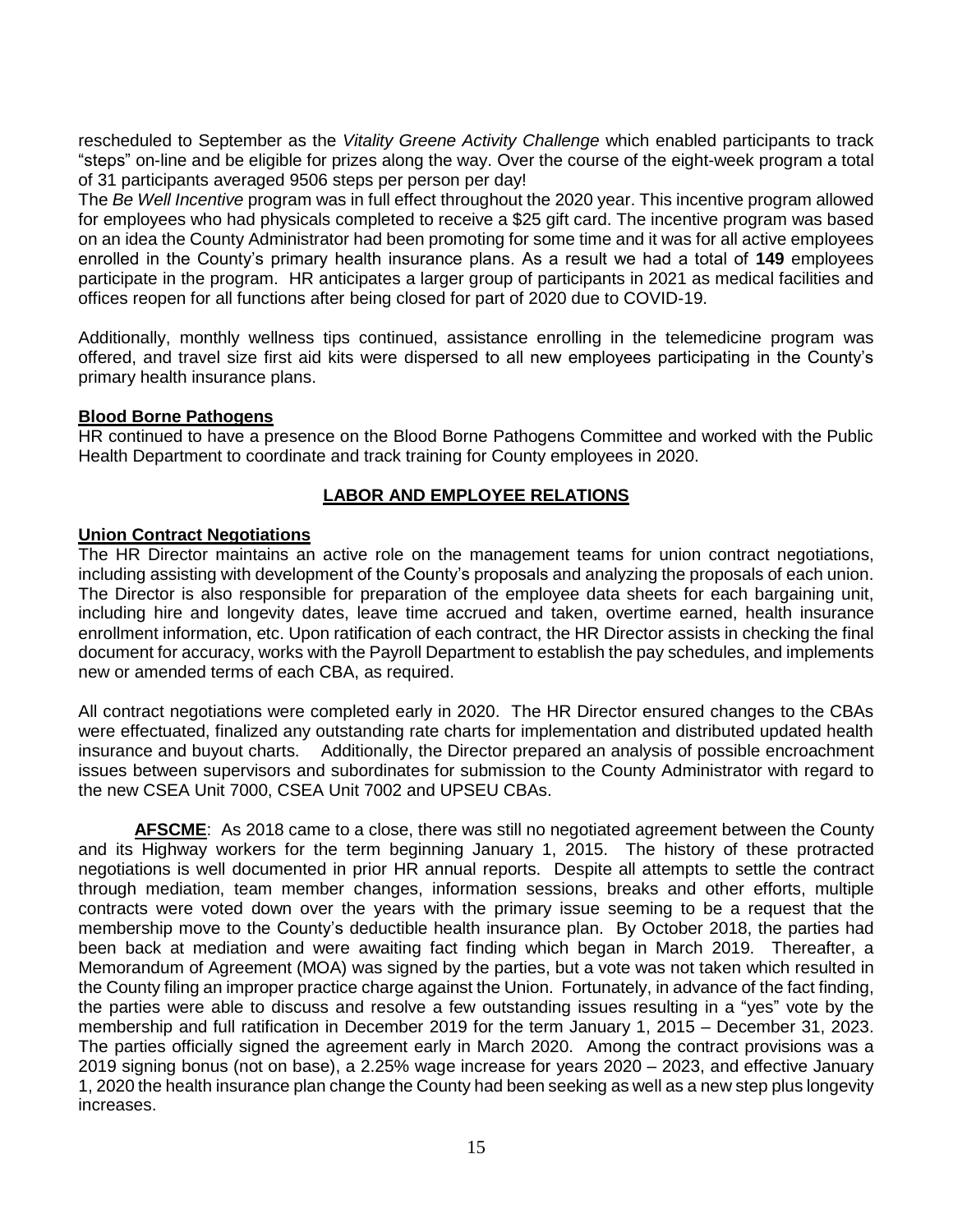**Corrections Unit (Council 82)**: The negotiating teams for this bargaining unit began meeting in October 2019, an MOA was signed in January 2020 and the agreement was fully ratified on February 19, 2020 for a shorter two-year term of January 1, 2020 – December 31, 2021. The parties officially signed the agreement on June 19, 2020. With many unknowns surrounding the staffing and training required for the new Greene County Jail, the parties determined a two-year term was appropriate to allow for negotiations pertinent to the new jail. The contract provisions include an increase to the base salary plus 2.5% wage increase for 2020, 2.5% wage increase for 2021, a restructuring of the salary schedule for Corrections Sergeant, implementation of a cap on the health insurance buyout, and elimination of the buyout in situations where a parent and child (under 26) are both employed by the County.

**CSEA Dispatch and Probation Unit 7002**: The negotiating teams for this bargaining unit began meeting in October 2019, an MOA was signed in January 2020 and the agreement was fully ratified on February 9, 2020 for a four-year term of January 1, 2020 – December 31, 2023. The parties officially signed the agreement on September 30, 2020. The terms of the agreement include all titles covered by the CBA moving up one grade with no percentage wage increase for 2020, a 2.25% wage increase for 2021-2023, an adjustment to longevity stipends and overtime pay calculations, clarification of the stipend for carrying a firearm, clarification of the substance abuse testing procedures and elimination of the buyout in situations where a parent and child (under 26) are both employed by the County.

**CSEA General Unit 7000**: The parties exchanged proposals in October 2019, an MOA was signed in February 2020 and the agreement was fully ratified on March 18, 2020 for a four-year term of January 1, 2020 – December 31, 2023. The parties officially signed the agreement on January 4, 2021. The terms of the agreement include all titles covered by the CBA moving up one grade with no percentage wage increase for 2020, a 2.25% wage increase for 2021-2023, an adjustment to longevity stipends and overtime pay calculations, addition of language for Mental Health School Based Satellite Offices, an adjustment to the shift differential and elimination of the buyout in situations where a parent and child (under 26) are both employed by the County.

**Deputy Sheriff's (Council 82)**: The parties held their first negotiations session in September 2019, by November 2019 entered into an MOA and fully ratified the agreement on January 15, 2020. The parties officially signed the agreement in March 2020. The three-year agreement included a complete restructuring of the salary schedule, an increase in the weekend on-call stipend, implementation of a cap on the health insurance buyout and elimination of the buyout in situations where a parent and child (under 26) are both employed by the County.

**Teamsters (Solid Waste Management)**: The parties convened in August 2019, had the contract settled in two meetings, and fully ratified by mid-October 2019. The agreement was officially signed early in January 2020. The contract provides a \$750 base increase plus 2.25% for 2020, in addition to 2.25% pay increases each year for 2021, 2022, and 2023.

**UPSEU (Nurses)**: Negotiations were in full swing by October 2019, an MOA was signed in December 2019 and the contract fully ratified on January 13, 2020. The parties officially signed the agreement on June 30, 2020. The 2020 - 2022 contract provided for lump sum increases added to base pay plus 2.5% wage adjustments in both 2020 and 2021, plus a 2.5% wage adjustment for 2022. In addition, the membership agreed to random drug screening for all covered employees, the same health insurance buyout changes as were negotiated with the Deputies, as well as language changes re: travel time and tardiness, among other things.

#### **Contract Grievances**

The HR Director was present at most of the Step 2 grievance meetings at the request of the County Administrator. A total of 4 on-going or new grievances were processed in 2020, **representing a 60% drop**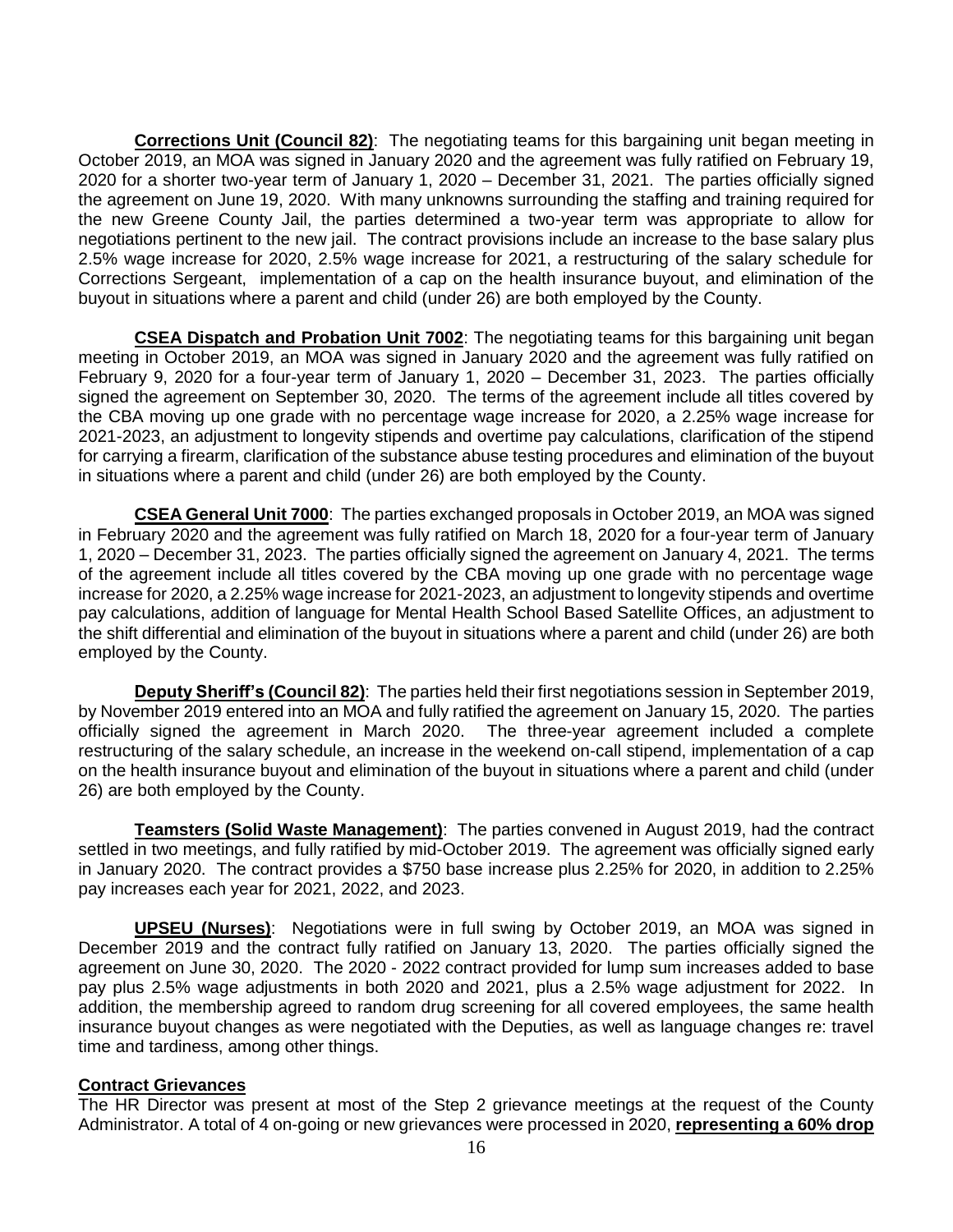**in actions since 2019** when there was a 9% decline over 2018. The actions resulted in the following outcomes:

- Upheld at Step 2. Change in process going forward. 1
- Denied at Step 2. Demand for Arbitration by union 1 (on-going due to delays resulting from COVID-19)
- Settled at Step  $2 1$
- Withdrawn by Union settled with an MOA 1

#### **Labor-Management Meetings**

The HR Director participated with the County Administrator and several department heads in labormanagement meetings to discuss a number of department-specific policy development issues and grievance-related matters.

#### **Management Team Support**

The HR Director continued to be regularly engaged with department heads and supervisors in a consultation and support role regarding staffing and employee relations matters. This was vitally important in 2020 as we all navigated the unprecedented COVID-19 pandemic while trying to maintain provision of essential services to Greene County residents.

#### **Disciplinary Actions**

The HR Director assisted department heads in processing **22** new or continuing disciplinary actions in 2020 which had the following results. This represents a **22.22% increase** in disciplines above the 18 in 2019. The following is a breakdown of 2020's actions:

- 5 days unpaid suspension and last chance agreement 1
- $\bullet$  5 days unpaid suspension  $-1$
- $\bullet$  30 days unpaid suspension  $-1$
- $\bullet$  Letter of Reprimand  $-3$
- $\bullet$  Letter of Reprimand and apology  $-1$
- Loss of 5 days of vacation earned or expected to be earned 1
- Loss of 10 days of vacation unearned (5 held in abeyance)  $-1$
- Loss of 10 unearned vacation days 2
- Unpaid suspension and mandatory EAP 1
- Stipulation of Settlement Letter of Reprimand and loss of 16 hours vacation 1
- $\bullet$  Stipulation of Settlement Letter of Reprimand 4
- Stipulation of Settlement Loss of 12 hours vacation 1
- Resignation in lieu of termination  $-1$
- Termination  $-3$

#### **Workplace Investigations, Administrative Proceedings and Hearings**

The HR Director serves as the County's Sexual Harassment Compliance Officer, the Discriminatory Harassment Compliance Officer, the American with Disabilities Act Co-coordinator in partnership with the County Attorney and is a member of the Workplace Violence Hazard Reduction team. In these capacities, the HR Director participated in a number of workplace investigations, administrative proceedings, and hearings.

#### **Employee Awards**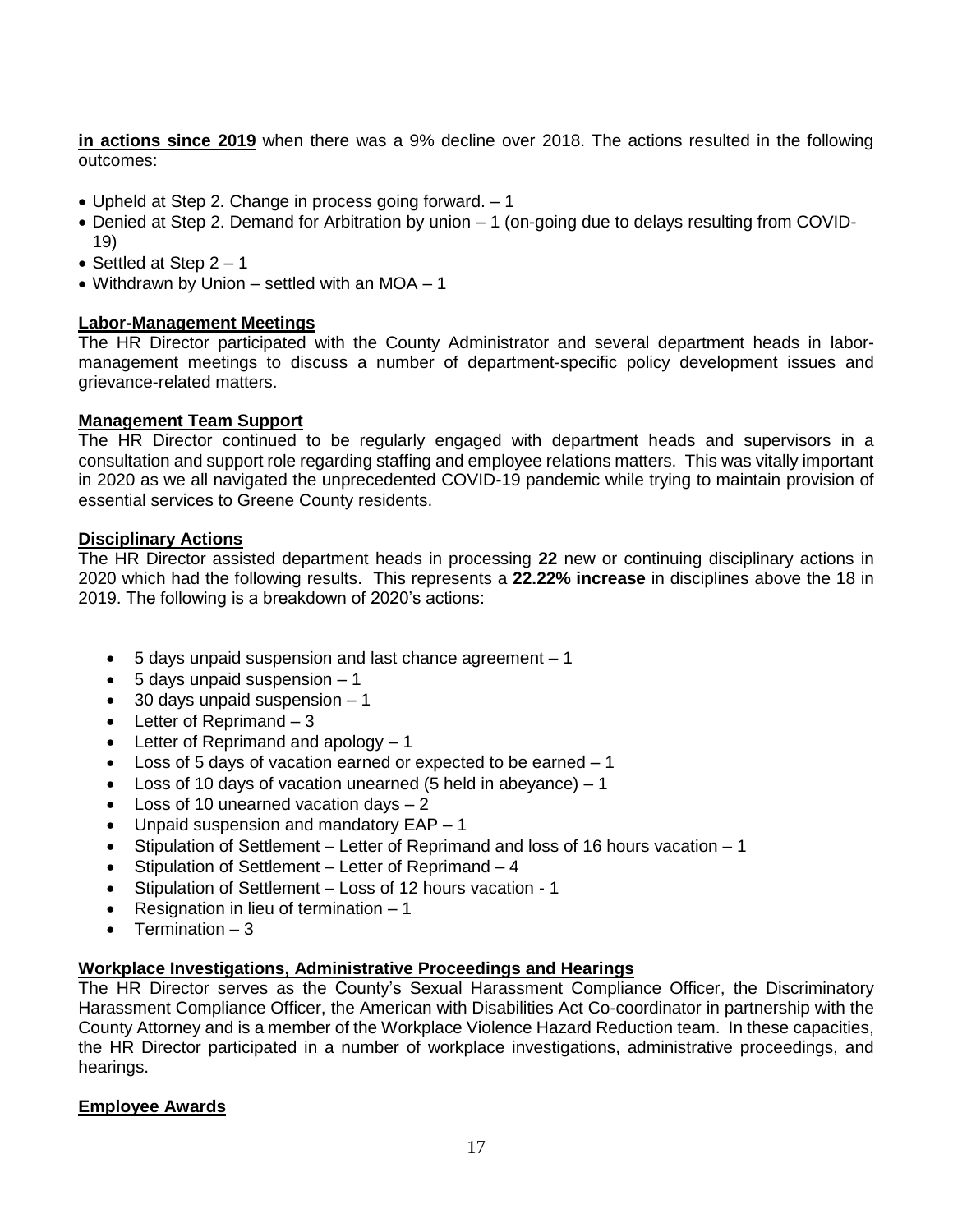HR produced the annual employee awards event on behalf of the Legislature in collaboration with the County Administrator's office. Pins and certificates were conferred within the departments and a ceremony was held prior to a Legislature meeting to announce the Employee of the Year and Chairman's Award Winner.

# **STAFF TRAINING AND DEVELOPMENT**

HR coordinated the following classes in 2020, and continued to administer a database to track employee participation in County-sponsored compliance (i.e., sexual harassment and discrimination harassment training, workplace violence prevention, etc.) and other training:

#### **Sexual Harassment Prevention**

In 2019, the HR department successfully facilitated compliance with the annual sexual harassment prevention training and related mandates as set forth in the 2018 New York State Budget. HR previously updated the County's sexual harassment and discriminatory harassment prevention policies and disseminated them to staff, posted them on compliance boards at all worksites and on the Employee Information Website, HR Department website, and the County SharePoint. The policies were also integrated into the new hire packets. We had amended and began using new policy acknowledgment forms for employees, interns, and volunteers.

As set forth in the 2019 Annual Report, in 2020 HR planned to provide as much of the mandated training as possible in an on-line format and continue with in-person training only for staff that doesn't have access to a computer at work. HR staff utilized a known resource with whom the County already had an affiliation that would offer access to its entire database of on-line classes and related tools at no cost.

In February 2020, HR successfully piloted the new on-line sexual harassment prevention training with the employees of Mental Health and Emergency Services. During the month of March, HR began the process of notifying all employees of their credentials to login in and complete the on-line training. Contact with employees working from home continued through the shutdown/reduction of onsite staff due to COVID-19 allowing employees to complete the training from home. By June 30, 2020, 60% of the workforce had completed the mandated on-line training.

HR utilized on-line training for as many employees as possible but discovered that in some cases, it just was not practicable. With the assistance of the County's outside labor relations law firm, in-person training was administered for our legislators as well as the majority of our Highway employees. HR will continue to evaluate on-line vs. in-person training for these particular members of the County's workforce in 2021.

Between the on-line training and in-person training, 519 of the 542 employees slated to take the training completed the mandated training. **That is a completion rate of 96%; the highest rate recorded by HR!**

Sexual harassment prevention training will be on-going on an annual basis in accordance with the Law.

*NOTE: NYS Human Rights Law also protects those providing services in the workplace from sexual harassment. Therefore, the policies and an acknowledgement form were also made available by the County Attorney's Office to contractors, subcontractors, vendors, consultants or others providing services to Greene County. These documents can be found in the Legal Notices section of the Greene County website.* 

**Workplace Violence Prevention Training:** An HR team member worked with the Confidential Secretary in the County Attorney's office to familiarize them with the on-line database utilized for the sexual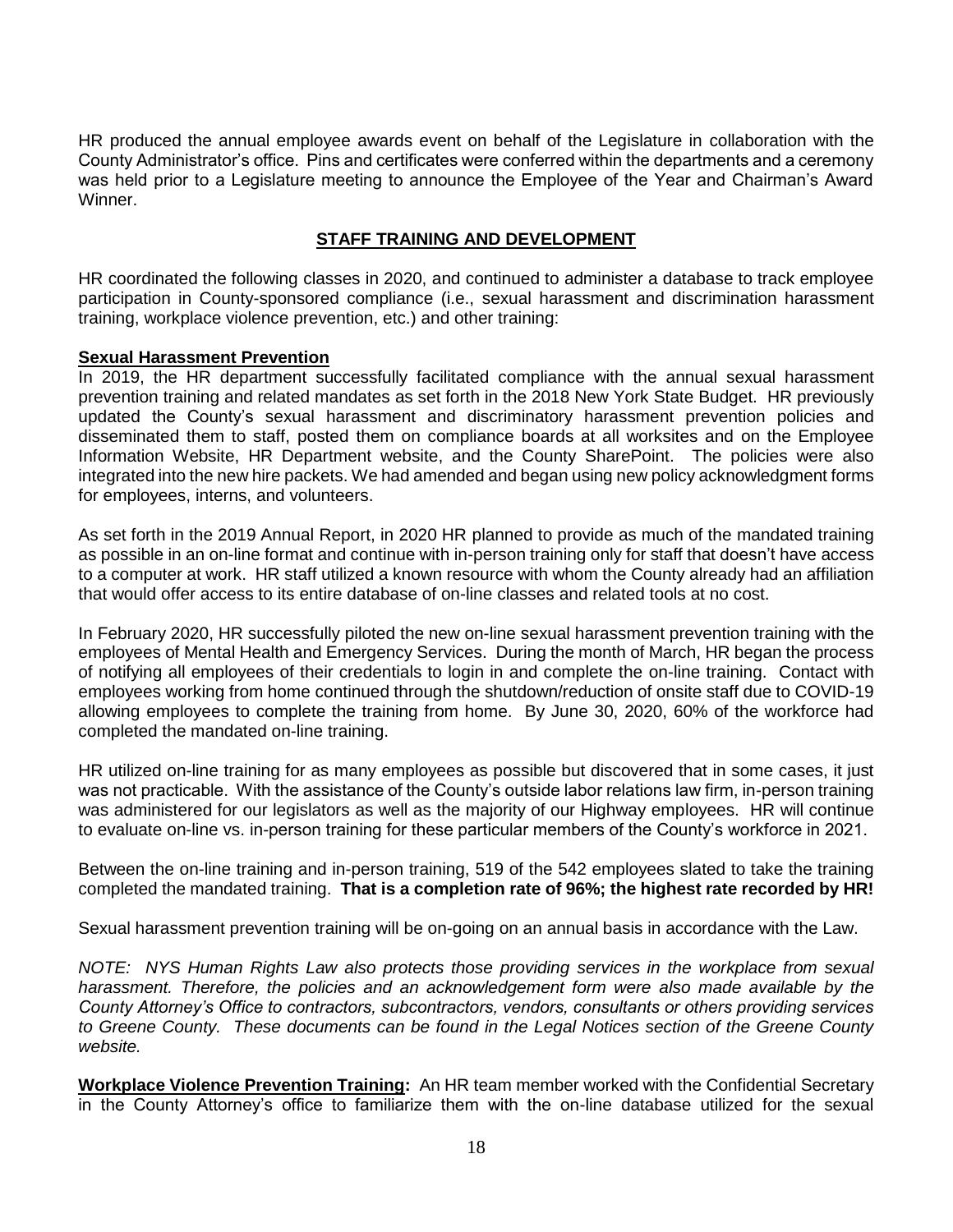harassment prevention training so their office would be able to schedule on-line training for County employees.

**Blood Borne Pathogens:** In collaboration with Greene County Public Health, provided training for employees that may be at risk of accidental occupational exposure to blood borne pathogens or other potentially infectious materials in the course of their work.

**HR Team Training:** The HR team participated in a number of professional development trainings throughout 2020. Topics included:

- COVID-19
	- o Worker's Comp./GML 207c and COVID-19 related incidents
	- o COBRA changes related to COVID-19
	- o Employer Paid Leave pursuant to the FFCRA
- HR Strategies
	- o Successful Employee Onboarding
	- o Managing Special Leaves of Absence Situations
	- o Workforce Planning and Employment
	- o Achieve Your Objectives through Effective Delegation
	- o Leading Teams: Managing Virtual Teams
	- o Wage and Hour Awareness for Managers
	- o EEO and Lawful Hiring
	- o Rightful Employment Termination
- Employee Benefits
	- o PESH Record keeping training
	- o COBRA
		- Which employees must be offered COBRA
		- Voluntarily employee dropping dependents, do we have to offer COBRA
		- Employee entitlement to Medicare affect their right to continued coverage under COBRA
		- Is it better to be your own COBRA administrator
	- o 2020 Medicare Par D coverage notices and updates
	- o ACA reporting
		- 1095C and ACA reporting
		- **ACA reporting checkup: what employers need to know**
		- **EXT** Are we legally required to offer benefits to Part time employees
	- o Benefits Administration
		- **Best practices for a simplified enrollment experience**
		- Navigating open enrollment in a changing environment
		- **This year's enrollment is critical and virtual makes it possible**
		- Get ready for a radically different renewal and open enrollment
		- Telemedicine- How companies can get the most out of the virtual life line
	- o Flexible Spending Account
		- FSA relief considerations year end spending bill signed into law 12/27 affects medical and dependent care FSA's
		- Why aren't masks & PPE items eligible expenses for FSA
		- **Maximizing your open enrollment**
		- **BRI & FSA store**
		- **EXECT** Legislative changes affecting benefits since covid19 started
		- New eligible items to buy with pretax dollars due to CARES Act